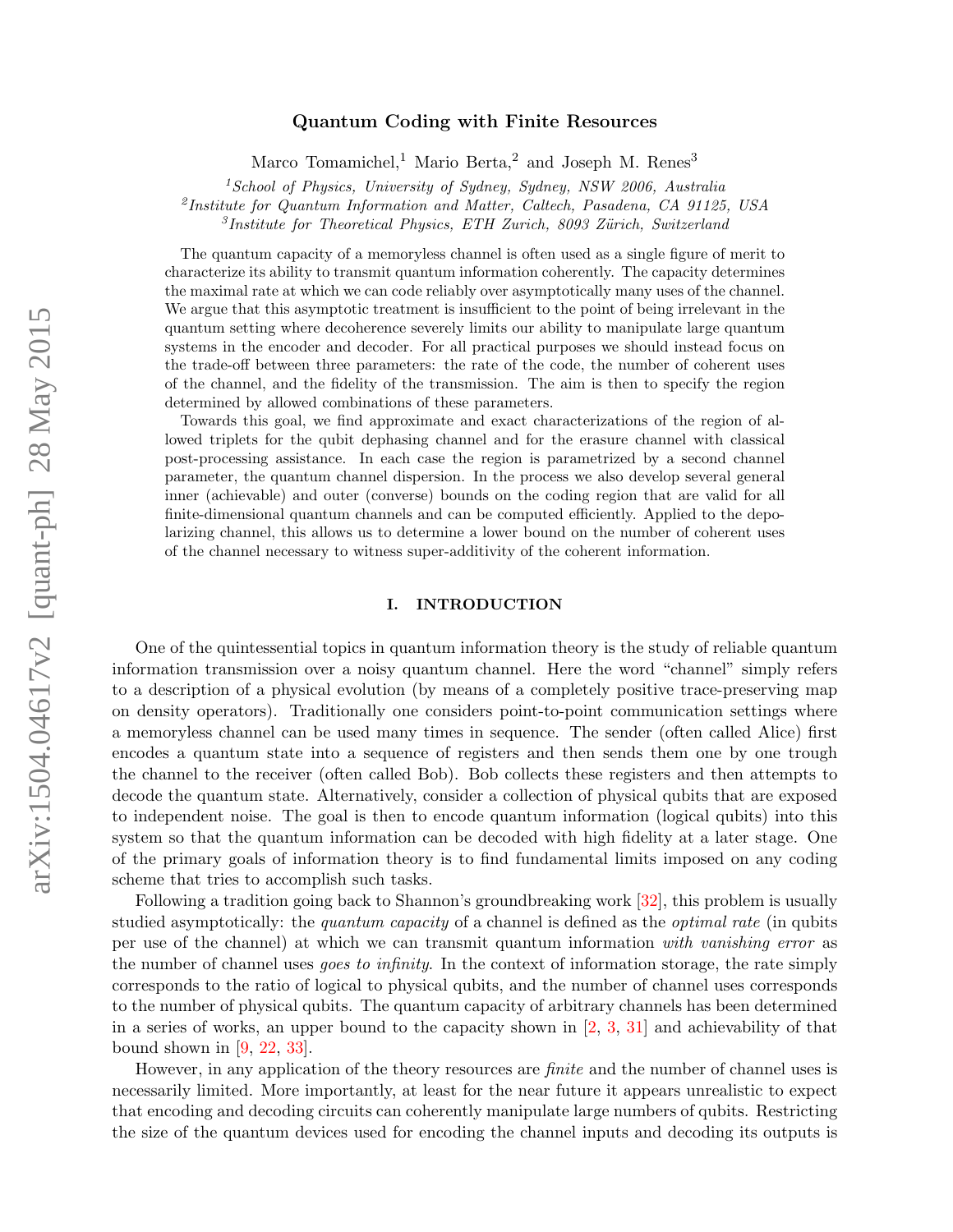

<span id="page-1-1"></span>FIG. 1: Coding Scheme for entanglement transmission over n uses of a channel  $\mathcal{N} \equiv \mathcal{N}_{A\rightarrow B}$ . The systems M, M' and M'' are isomorphic. The encoder  $\mathcal{E} \equiv \mathcal{E}_{M' \to A^{n}}$  encodes the part M' of the maximally entangled state  $\phi_{MM'}$  into the channel input systems. Later, the decoder  $\mathcal{D} \equiv \mathcal{D}_{B^n \to M''}$  recovers the state from the channel output systems. The performance of the code is measured using the fidelity  $F(\phi_{MM'}, \rho_{MM'})$ .

tantamount to considering communication with only a fixed number of channel uses. This then raises the question whether an asymptotic approach where this number goes to infinity — which has proven to be very successful for the analysis of classical communication systems— is equally suitable for the quantum setting. Clearly, what we really want to understand is how well we can transmit quantum information in a realistic setting where the number of channel uses and the size of quantum devices is limited. The quantum capacity is at most a proxy for the answer to this question, and in this article we argue that it is often not a very good one.

The study of such non-asymptotic scenarios has recently garnered significant attention in classical information theory  $[16, 27, 38]$  $[16, 27, 38]$  $[16, 27, 38]$  $[16, 27, 38]$  as well as in quantum information theory  $[8, 21, 40, 41]$  $[8, 21, 40, 41]$  $[8, 21, 40, 41]$  $[8, 21, 40, 41]$  $[8, 21, 40, 41]$  $[8, 21, 40, 41]$ . Here we extend these considerations to the setting of quantum communication.

Outline: The remainder of the paper is structured as follows. In Section [II](#page-1-0) we discuss our main results detail. In Section [III](#page-7-0) we formally introduce relevant notation and information measures. In Section [IV A](#page-9-0) we derive our converse (outer) bounds and in Section [IV B](#page-12-0) we derive our achievability (inner) bounds. Finally, Section [V](#page-14-0) discusses the specific examples presented below as Results [1,](#page-3-0) [2,](#page-5-0) and [3.](#page-6-0)

# <span id="page-1-2"></span><span id="page-1-0"></span>II. DISCUSSION OF RESULTS

In this work we focus on codes enabling a state entangled with a reference system to be reliably transmitted through the channel. This is a strong requirement: reliable entanglement transmission implies reliable transmission, on average, of all non-entangled input states. The coding scheme is depicted in Figure [1.](#page-1-1) We are given a quantum channel  $\mathcal{N} \equiv \mathcal{N}_{A\to B}$  and denote by  $\mathcal{N}^{\otimes n}$  the *n*-fold parallel repetition of this channel. An *entanglement transmission code* for  $\mathcal{N}^{\otimes n}$  is given by a triplet  $\{|M|, \mathcal{E}, \mathcal{D}\}\$ , where  $|M|$  is the local dimension of a maximally entangled state  $|\phi\rangle_{MM'}$  that is to be transmitted over  $\mathcal{N}^{\otimes n}$ . The quantum channels  $\mathcal{E} \equiv \mathcal{E}_{M'\to A^n}$  and  $\mathcal{D} \equiv \mathcal{D}_{B^n\to M''}$  are encoding and decoding operations, respectively. (A more formal treatment will follow in Section [III B.](#page-8-0)) With this in hand, we now say that a triplet  $\{R, n, \varepsilon\}$  is *achievable* on the channel N if there exists an entanglement transmission code satisfying

$$
\frac{1}{n}\log|M| \ge R \quad \text{and} \quad F\Big(\phi_{MM'},\, (\mathcal{D} \circ \mathcal{N}^{\otimes n} \circ \mathcal{E})(\phi_{MM'})\Big) \ge 1 - \varepsilon. \tag{1}
$$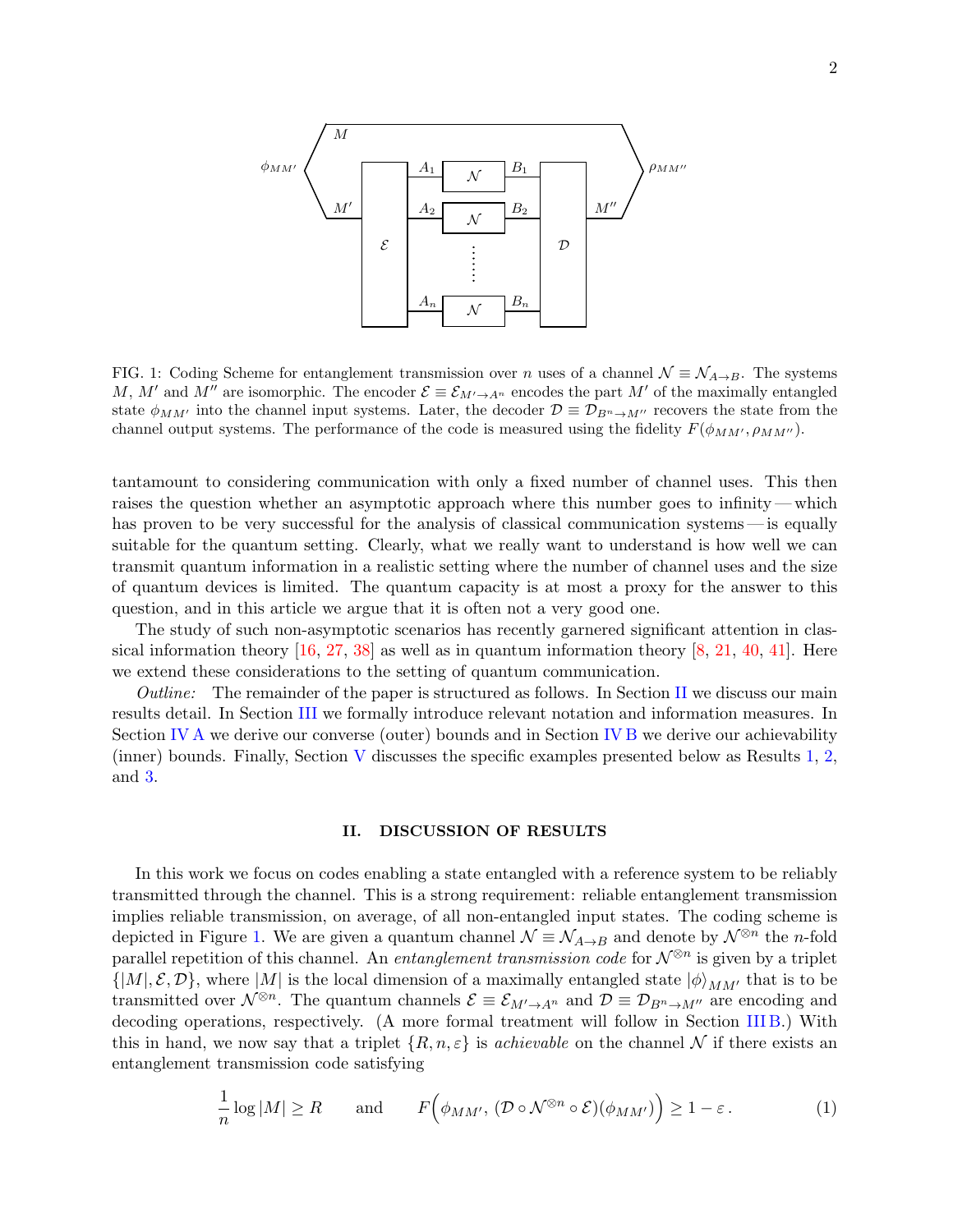Here, R is the rate of the code, n is the number of channel uses, and  $\varepsilon$  is the tolerated error measured in terms of the fidelity F.

The non-asymptotic *achievable region* of a quantum channel  $\mathcal N$  is then given by the union of all achievable triplets  $\{R, n, \varepsilon\}$ . The goal of (non-asymptotic) information theory is to find tight bounds on this achievable region, in particular to determine if certain triplets are outside the achievable region and thus forbidden. For this purpose, we define its boundary

$$
\hat{R}_{\mathcal{N}}(n;\varepsilon) := \max\left\{ R : (R, n, \varepsilon) \text{ is achievable on } \mathcal{N} \right\},\tag{2}
$$

and investigate it as a function of n for a fixed value of  $\varepsilon$ .<sup>1</sup> We will often drop the subscript N if it is clear which channel is considered.

To begin, let us rephrase the seminal capacity results [\[2,](#page-21-0) [3,](#page-21-1) [11,](#page-22-8) [22,](#page-22-3) [31,](#page-22-1) [33\]](#page-22-4) in this language. The quantum capacity is defined as the asymptotic limit of  $R_N(n;\varepsilon)$  when n (first) goes to infinity and  $\varepsilon$  vanishes. The capacity can be expressed in terms of a regularized coherent information:

$$
Q(\mathcal{N}) := \lim_{\varepsilon \to 0} \lim_{n \to \infty} \hat{R}_{\mathcal{N}}(n; \varepsilon) = \lim_{\ell \to \infty} \frac{I_{\mathrm{c}}(\mathcal{N}^{\otimes \ell})}{\ell},\tag{3}
$$

where the coherent information  $I_c$  will be defined in Section [IV B.](#page-12-0) This result is highly unsatisfactory, not least because the regularization makes its computation intractable.<sup>2</sup> Worse, the statement is not as strong as we would like it to be because it does not give any indication of the fundamental limits for finite  $\varepsilon$  or finite n.

For example, even sticking to the asymptotic limit for now, we might be willing to admit a small but nonzero error in our recovery. Formally, instead of requiring that the error vanishes asymptotically, we only require that it does not exceed a certain threshold,  $\varepsilon$ . Can we then achieve a higher asymptotic rate in the above sense? Surprisingly, the answer to this question is not known in general. Recent work [\[42\]](#page-23-3) at least settles the question in the negative for a class of generalized dephasing channels and in particular for the qubit dephasing channel

$$
\mathcal{Z}_{\gamma} : \rho \mapsto (1 - \gamma)\rho + \gamma Z \rho Z , \qquad (4)
$$

where  $\gamma \in [0,1]$  is a parameter and Z is the Pauli Z operator. Dephasing channels are particularly interesting examples because dephasing noise is dominant in many physical implementations of qubits. The results of [\[42\]](#page-23-3) thus allow us to fully characterize the achievable region in the limit  $n \to \infty$  for such channels, and in particular ensure that

$$
\lim_{n \to \infty} \hat{R}_{\mathcal{Z}_{\gamma}}(n; \varepsilon) = I_c(\mathcal{Z}_{\gamma}), \tag{5}
$$

independent of the value of  $\varepsilon \in (0,1)$ . Note also that the regularization is not required here since these channels are degradable  $[10]$ .

Here we go beyond studying the problem in the asymptotic limit and develop characterizations of the achievable region for finite values of n. We find inner (achievability) and outer (converse) bounds on the boundary of the achievable region. These do not agree for general channels (which is unsurprising given the fact that such an agreement has not even been established asymptotically for nonzero error), but they do coincide for certain important examples.

<sup>&</sup>lt;sup>1</sup> An alternative approach would be to investigate the boundary  $\hat{\varepsilon}_{\mathcal{N}}(n;R) := \max{\varepsilon : (R, n, \varepsilon)}$  is achievable}. This leads to the study of error exponents (and the reliability function) as well as strong converse exponents. We will not discuss this here since such an analysis usually does not yield sufficiently tight bounds for small values of  $n$ .

<sup>&</sup>lt;sup>2</sup> It is not clear if the limit  $\ell \to \infty$  is necessary for any fixed channel, but it was recently shown that there does not exist a universal constant  $\ell_0$  such that  $C(\mathcal{N}) \leq \frac{1}{\ell_0} I_c(\mathcal{N}^{\ell_0})$  for all channels  $\mathcal{N}$  [\[7\]](#page-21-3).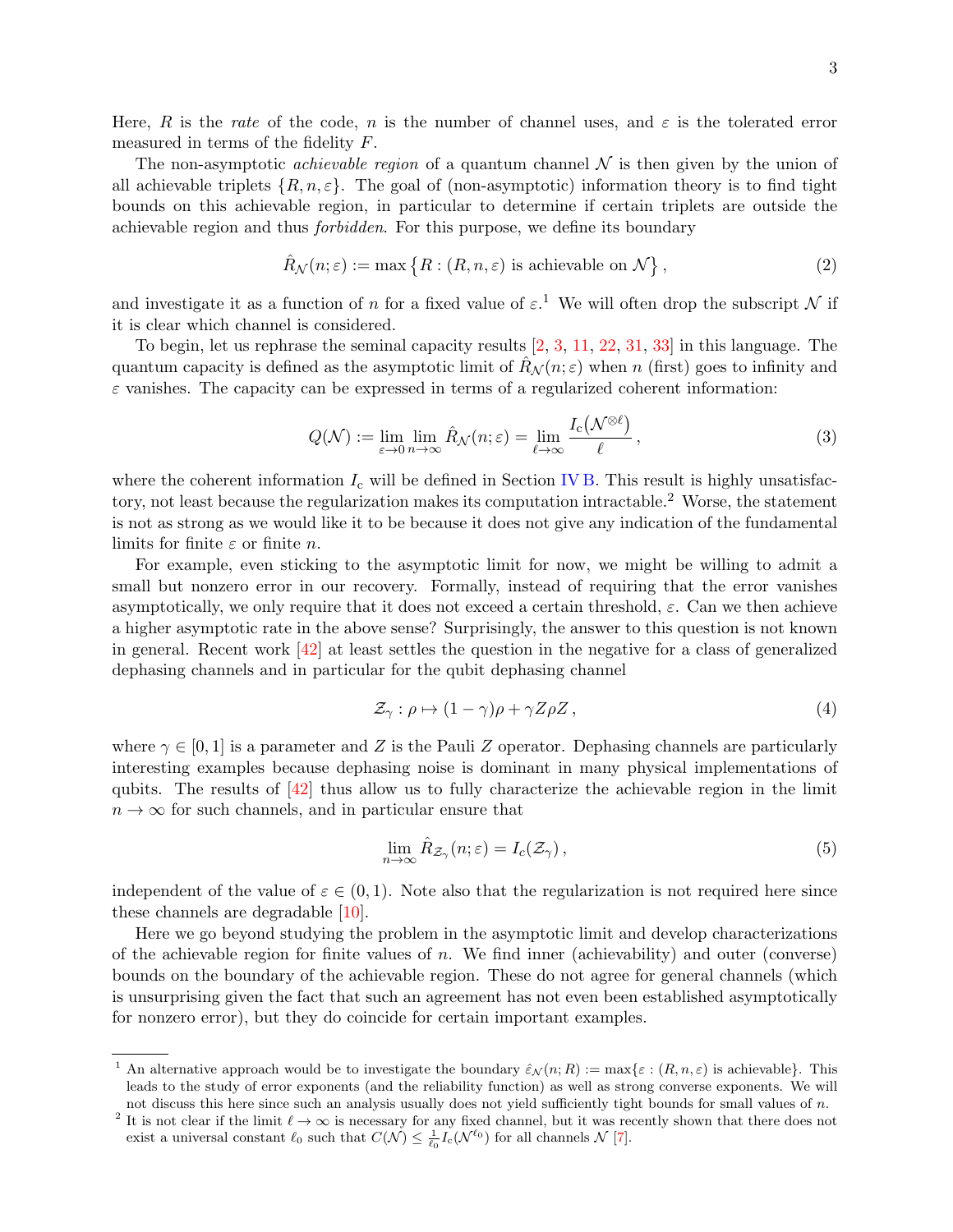<span id="page-3-3"></span>

(a) Boundary of the achievable region for different values of  $n$ (second order approximation).



<span id="page-3-4"></span><span id="page-3-2"></span>FIG. 2: Approximation of the non-asymptotic achievable rate region of a qubit dephasing channel with  $\gamma = 0.1$  (see Result [1\)](#page-3-0).

# <span id="page-3-5"></span><span id="page-3-1"></span>A. Qubit Dephasing Channel

The first example is the qubit dephasing channel. Building on recent work that established the strong converse for this channel  $[42]$ , we will show that its non-asymptotic achievable region is equivalent to the corresponding region of a (classical) binary symmetric channel. This allows us to employ results from classical information theory and establish the following characterization of the achievable region for the qubit dephasing channel.

<span id="page-3-0"></span>**Result 1.** For the qubit dephasing channel  $\mathcal{Z}_{\gamma}$  with  $\gamma \in [0,1]$ , the boundary  $\hat{R}(n; \varepsilon)$  satisfies

$$
\hat{R}(n;\varepsilon) = 1 - h(\gamma) + \sqrt{\frac{v(\gamma)}{n}} \Phi^{-1}(\varepsilon) + \frac{\log n}{2n} + O\left(\frac{1}{n}\right),\tag{6}
$$

where  $\Phi$  is the cumulative standard Gaussian distribution,  $h(\gamma) := -\gamma \log \gamma - (1 - \gamma) \log(1 - \gamma)$ denotes the binary entropy and  $v(\gamma)$  the corresponding variance,  $v(\gamma) := \gamma (\log \gamma + h(\gamma))^2 + (1 \gamma$ )(log(1 –  $\gamma$ ) +  $h(\gamma)$ )<sup>2</sup>.

The expression without the remainder term  $O(\frac{1}{n})$  $\frac{1}{n}$ ) is called the third order approximation of the (boundary of the) non-asymptotic achievable region. It is visualized in Figures [2](#page-3-2) for an example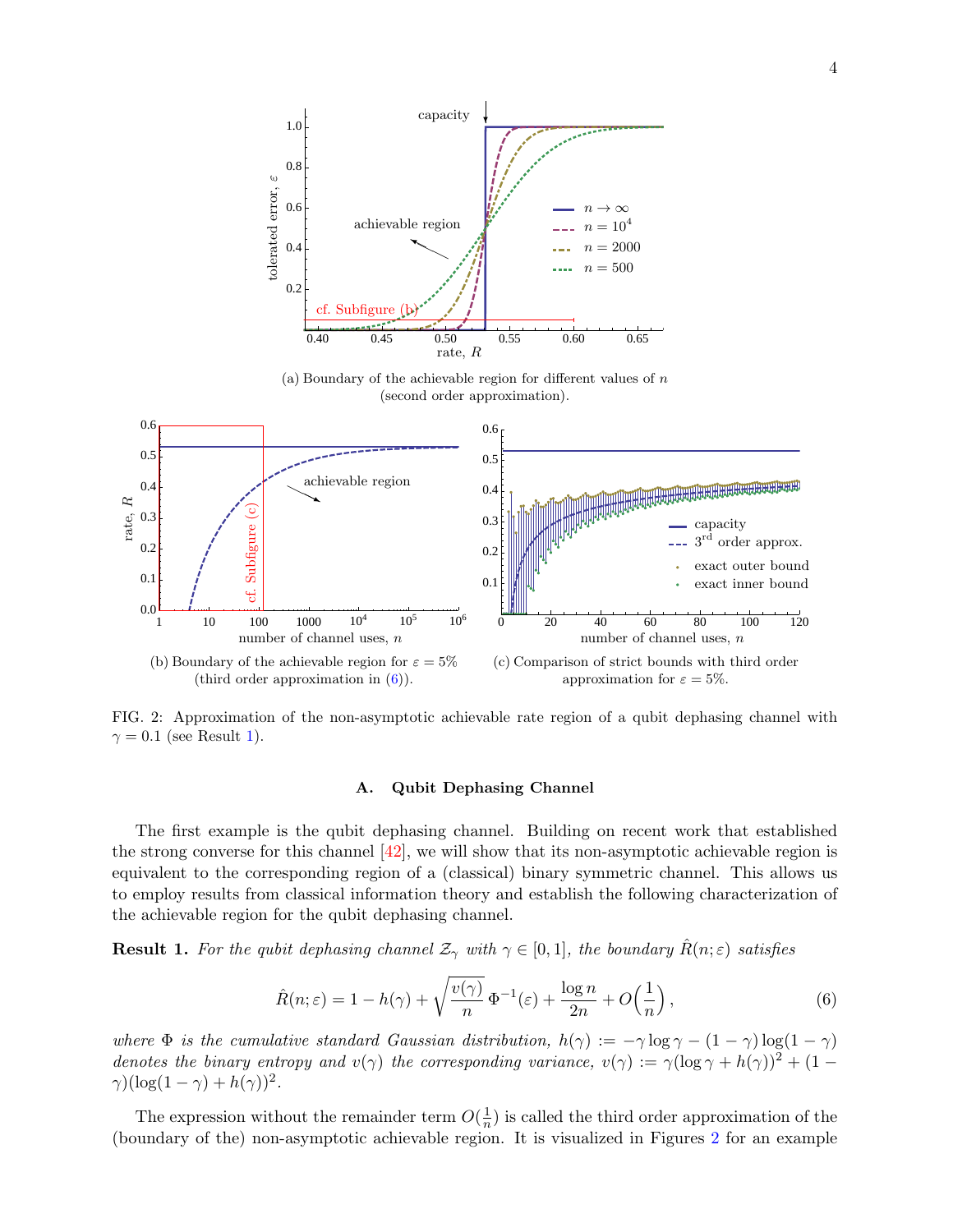<span id="page-4-1"></span>

<span id="page-4-2"></span><span id="page-4-0"></span>FIG. 3: Approximation of the non-asymptotic achievable rate region (with classical post-processing assistance) of a qubit erasure channel with  $\beta = 0.25$  and error parameter  $\varepsilon = 1\%$  (see Result [2\)](#page-5-0).

channel with  $\gamma = 0.1$ . In Figure [2\(a\)](#page-3-3) we plot the smallest achievable error  $\varepsilon$  as a function of the rate R. Here we use the second order expansion without the term  $\frac{1}{2n} \log n$  since it can conveniently be solved for  $\varepsilon$ . In the limit  $n \to \infty$  we see an instantaneous transition of  $\varepsilon$  from 0 to 1, the signature of a strong converse: coding below the capacity  $Q(\mathcal{Z}_{\gamma}) = 1 - h(\gamma)$  is possible with perfect fidelity whereas coding above the capacity will necessarily result in a vanishing fidelity.

In Figure  $2(b)$  we plot the third order approximation in  $(6)$  for the highest achievable rate,  $R(n;\varepsilon)$ , as a function of n for a fixed fidelity of 95% (i.e. we set  $\varepsilon = 5\%$ ). For example, this allows us to calculate how many times we need to use the channel in order to approximately achieve the quantum capacity. The third order approximation shows that we need approximately 850 channel uses to achieve 90% of the quantum capacity. Note that a coding scheme achieving this would probably require us to coherently manipulate 850 qubits in the decoder, which appears to be a quite challenging task. This example shows that the capacity does not suffice to characterize the ability of a quantum channel to transmit information, and further motivates the study of the achievable region for finite n.

Finally, we remark that the third order approximation is quite strong even for small n. To prove this we compare it to concrete upper and lower bounds on  $R(n; \varepsilon)$  in Figure [2\(c\)](#page-3-5) and see that the remainder term  $O(\frac{1}{n})$  $\frac{1}{n}$ ) becomes negligible for fairly small  $n \approx 100$  for the present values of  $\gamma$  and  $\varepsilon$ .

### B. Qubit Erasure Channel

Another channel we can analyze in this manner is the qubit erasure channel, given by the map

$$
\mathcal{E}_{\beta} : \rho \mapsto (1 - \beta)\rho + \beta |e\rangle\langle e| \tag{7}
$$

where  $\beta \in [0, 1]$  is a parameter and  $|e\rangle\langle e|$  is a pure state orthogonal to  $\rho$ . Here we investigate coding schemes that allow classical post-processing (cpp) between the sender and receiver after the quantum transmission (see also Figure [5](#page-9-1) in Section [III\)](#page-7-0). We denote the corresponding boundary of the achievable region by  $\hat{R}^{\text{cpp}}(n;\varepsilon)$ . Since this includes all codes that do not take advantage of cpp, we clearly have  $\hat{R}(n; \varepsilon) \leq \hat{R}^{\text{cpp}}(n; \varepsilon)$  for all channels.

Here we can determine the boundary  $\hat{R}^{\text{cpp}}(n;\varepsilon)$  exactly, again by generalizing [\[42\]](#page-23-3) and relating the problem to that of the classical erasure channel.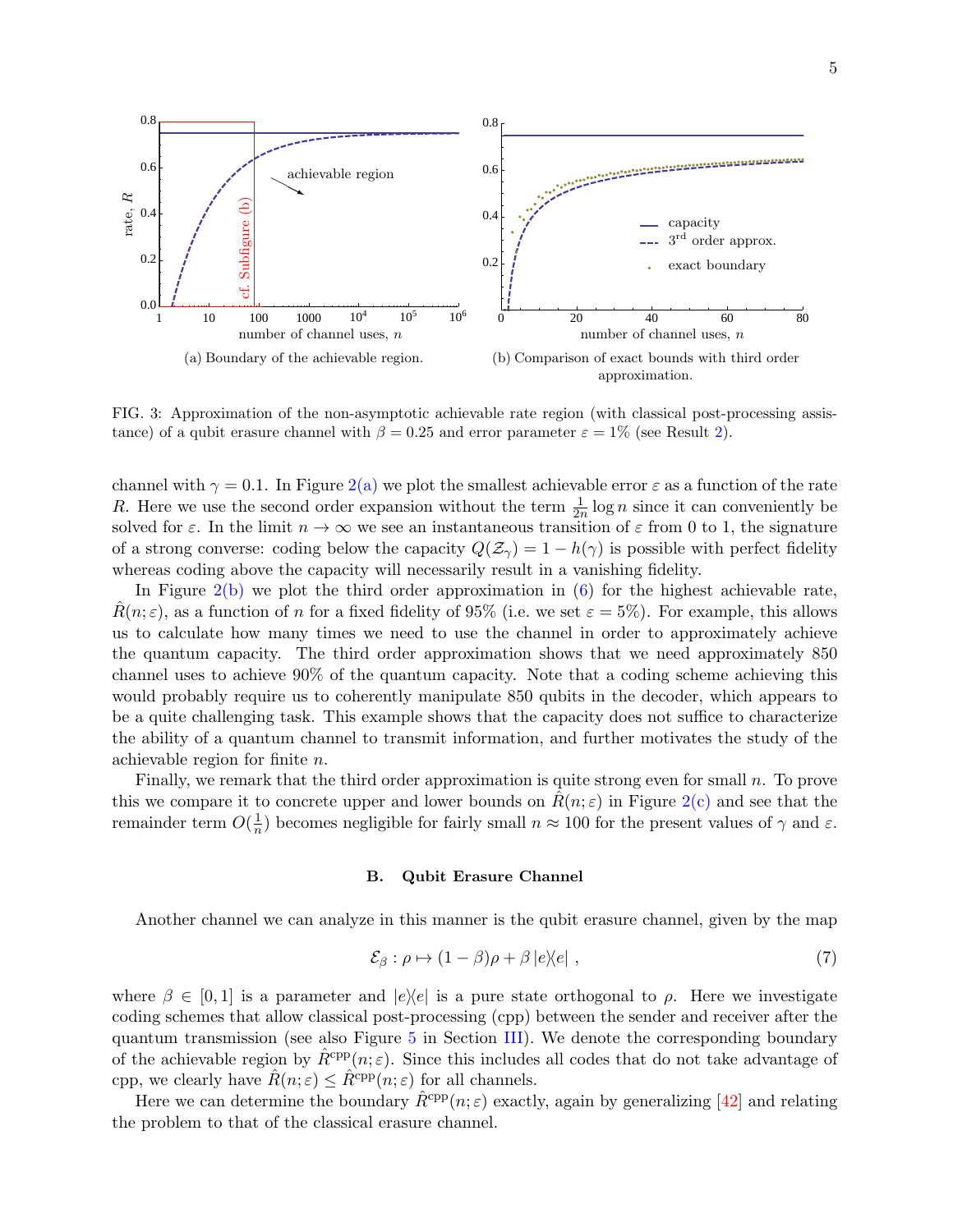<span id="page-5-3"></span>

<span id="page-5-2"></span>(a) Inner and outer bounds for  $\alpha = 0.05$  and  $\varepsilon = 1\%$ . (b) Exact outer bound for  $\alpha = 0.0825$  and  $\varepsilon = 5.5\%$ .

FIG. 4: Approximate inner and outer bounds on the non-asymptotic achievable rate region for the depolarizing channel (see Results [3](#page-6-0) and [5\)](#page-7-1).

<span id="page-5-0"></span>**Result 2.** For the qubit erasure channel  $\mathcal{E}_{\beta}$  with  $\beta \in [0,1]$ , the boundary  $\hat{R}^{\text{cpp}}(n;\varepsilon)$  satisfies

<span id="page-5-4"></span>
$$
\varepsilon = \sum_{l=n-k+1}^{n} {n \choose l} \beta^l (1-\beta)^{n-l} \left(1 - 2^{n\left(1 - \hat{R}^{\text{cpp}}(n;\varepsilon)\right) - l}\right).
$$
\n(8)

Moreover, for large n, we have the expansion

<span id="page-5-1"></span>
$$
\hat{R}^{\text{cpp}}(n;\varepsilon) = 1 - \beta + \sqrt{\frac{\beta(1-\beta)}{n}} \Phi^{-1}(\varepsilon) + O\left(\frac{1}{n}\right). \tag{9}
$$

The latter expression is a third order approximation of the achievable region, but this time the term proportional to  $\frac{1}{n} \log n$  vanishes. In Figure [3](#page-4-0) we show this approximation for a qubit erasure channel with  $\beta = 0.25$  and fidelity 99%. In Figure [3\(a\)](#page-4-1) we see that the non-asymptotic achievable region reaches 90% of the channel capacity for  $n \approx 180$ . Again, this confirms that the non-asymptotic treatment is crucial in the quantum setting. In Figure  $3(b)$  we compare the third order approximation with the exact boundary of the achievable region in [\(8\)](#page-5-1). We see that the approximation is already very precise (and the term  $O(\frac{1}{n})$  $\frac{1}{n}$ ) thus negligible) for fairly small  $n \approx 50$ .

# C. Depolarizing Channel

Another basic channel of interest is the qubit depolarizing channel. It is given by the map

$$
\mathcal{D}_{\alpha}: \rho \mapsto (1 - \alpha)\rho + \frac{\alpha}{3} \left( X\rho X + Y\rho Y + Z\rho Z \right) , \qquad (10)
$$

where  $\alpha \in [0,1]$  is a parameter and X, Y, Z are the Pauli operators. For this channel not even a closed formula for the quantum capacity  $Q(\mathcal{D}_{\alpha})$  is known, and the non-regularized coherent information

$$
I_c(\mathcal{D}_\alpha) = 1 - h(\alpha) - \alpha \log 3 \tag{11}
$$

is only a strict lower bound on it  $[12]$  (where  $h(\alpha)$  again denotes the binary entropy). However, various upper bounds on the quantum capacity have been established as well [\[29,](#page-22-11) [34,](#page-22-12) [35,](#page-22-13) [37\]](#page-23-4). For example, in [\[34\]](#page-22-12) it is shown that  $Q(\mathcal{D}_{\alpha}) \leq Q(\mathcal{Z}_{\alpha}) = 1 - h(\alpha)$ , the quantum capacity of the qubit dephasing channel with dephasing parameter  $\alpha$ . Here we extend this result to the non-asymptotic setting and find the following outer (converse) bound for the achievable rate region.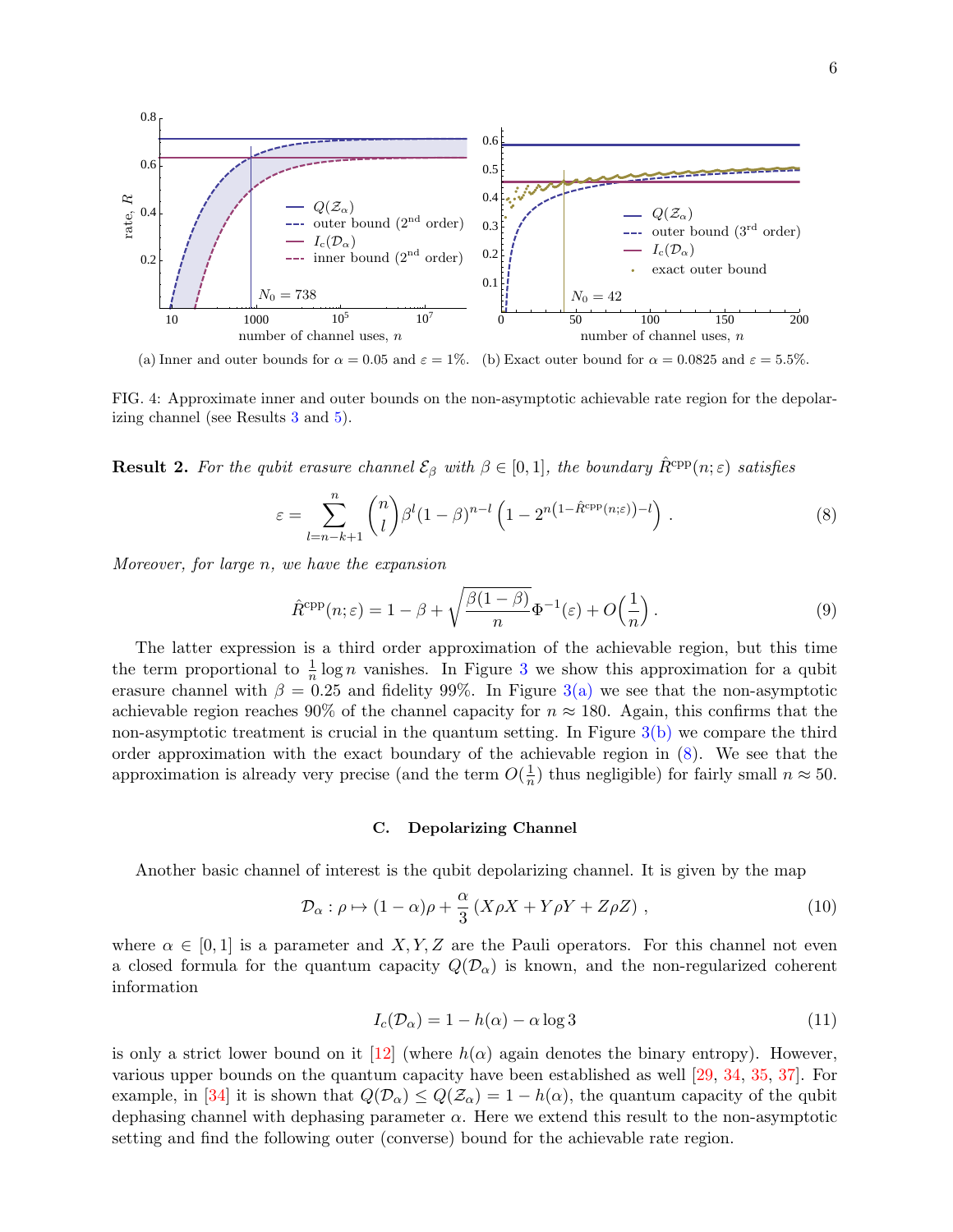<span id="page-6-0"></span>**Result 3.** For the qubit depolarizing channel  $\mathcal{D}_{\alpha}$  with  $\alpha \in [0,1]$ , the boundary  $\hat{R}^{\text{cpp}}(n;\varepsilon)$  satisfies

$$
\hat{R}_{\mathcal{D}_{\alpha}}(n;\varepsilon) \le \hat{R}_{\mathcal{Z}_{\alpha}}(n;\varepsilon) \,,\tag{12}
$$

where  $\hat{R}_{\mathcal{Z}_{\alpha}}(n;\varepsilon)$  denotes the boundary of the achievable rate region for the qubit dephasing channel with dephasing parameter  $\alpha$  as in Result [1.](#page-3-0)

Clearly this allows us to recycle the bounds in Result [1](#page-3-0) and use them as outer bounds for the achievable region. This is done in Figure [4](#page-5-2) for two example channels. In Figure  $4(a)$  we plot the second order approximation of the outer bound for a depolarizing channel with  $\alpha = 0.05$  and 99% fidelity. We can see that in order to exceed the coherent information, we will need to code for at least  $N_0 = 738$  channel uses. This indicates that the question of whether the coherent information is a good or bad lower bound on the asymptotic quantum capacity is not practically relevant as long as we do not have a quantum computer that is able to perform a decoding operation on many hundreds of qubits. We also show a second order approximation for a general inner bound which is given in Result [5](#page-7-1) below.

In Figure [4\(b\)](#page-5-4) we examine a channel with parameters  $\alpha = 0.0825$  and  $\varepsilon = 5.5\%$ . Instead of using an approximation for the outer bound we use the exact outer bound to give the answer (it is 42) to the question of how many channel uses we need at minimum to exceed the coherent information. However, note that this does not give us any indication of what code (in particular if it is assisted or not) one would need to use for this purpose.

# D. General Bounds

We have so far focused our attention on two specific (albeit very important) examples of channels. However, many of the results derived in this paper also hold more generally. For example, we find the following outer (converse) bound for coding schemes that allow classical post-processing.

<span id="page-6-2"></span>**Result 4.** For any quantum channel N, the boundary  $\hat{R}^{\text{cpp}}(n;\varepsilon)$  satisfies

<span id="page-6-1"></span>
$$
\hat{R}^{\text{cpp}}(n;\varepsilon) \le -\log f\big(\mathcal{N}^{\otimes n}, \varepsilon\big) \,,\tag{13}
$$

where  $f(N, \varepsilon)$  is the solution to a semidefinite optimization program. Moreover, if N is covariant we find the asymptotic expansion

$$
\hat{R}^{\text{cpp}}(n;\varepsilon) \le \hat{R}_{\text{outer}}^{\text{cpp}}(n;\varepsilon), \quad \text{with} \quad \hat{R}_{\text{outer}}^{\text{cpp}}(n;\varepsilon) = I_R(\mathcal{N}) + \sqrt{\frac{V_R^{\varepsilon}(\mathcal{N})}{n}} \Phi^{-1}(\varepsilon) + O\left(\frac{\log n}{n}\right), \quad (14)
$$

where the Rains information,  $I_R(\mathcal{N})$ , and its variance,  $V_R^{\varepsilon}(\mathcal{N})$ , are defined in Theorem [3.](#page-12-1)

The semidefinite optimization program  $f(\mathcal{N}, \varepsilon)$  (see Section [IV A](#page-9-0) for details) is similar in spirit to the metaconverse for classical channel coding by Polyanskiy et al. [\[27\]](#page-22-6), formulated as a linear program by Matthews  $[23]$ .<sup>3</sup> Note that the bound  $(14)$  is tight up to the second order asymptotically for the qubit dephasing channel (Result [1\)](#page-3-0) and the erasure channel with classical post-processing assistance (Result [2\)](#page-5-0). However, in the generic covariant case the bound is in general not expected to be tight even in first order. Moreover, if the channel is not covariant we cannot find any non-trivial outer bounds on the non-asymptotic achievable region that allows for an asymptotic expansion in the above sense.

Moreover, an inner (achievability) bound of the form shown in Result [1](#page-3-0) also holds generally for all quantum channels.

<sup>3</sup> For quantum coding, Matthews and Leung [\[20\]](#page-22-15) also give semidefinite optimization program lower bounds on the error boundary  $\hat{\varepsilon}_{\mathcal{N}}(n;R) := \max{\varepsilon : (R, n, \varepsilon)$  is achievable for fixed rate R.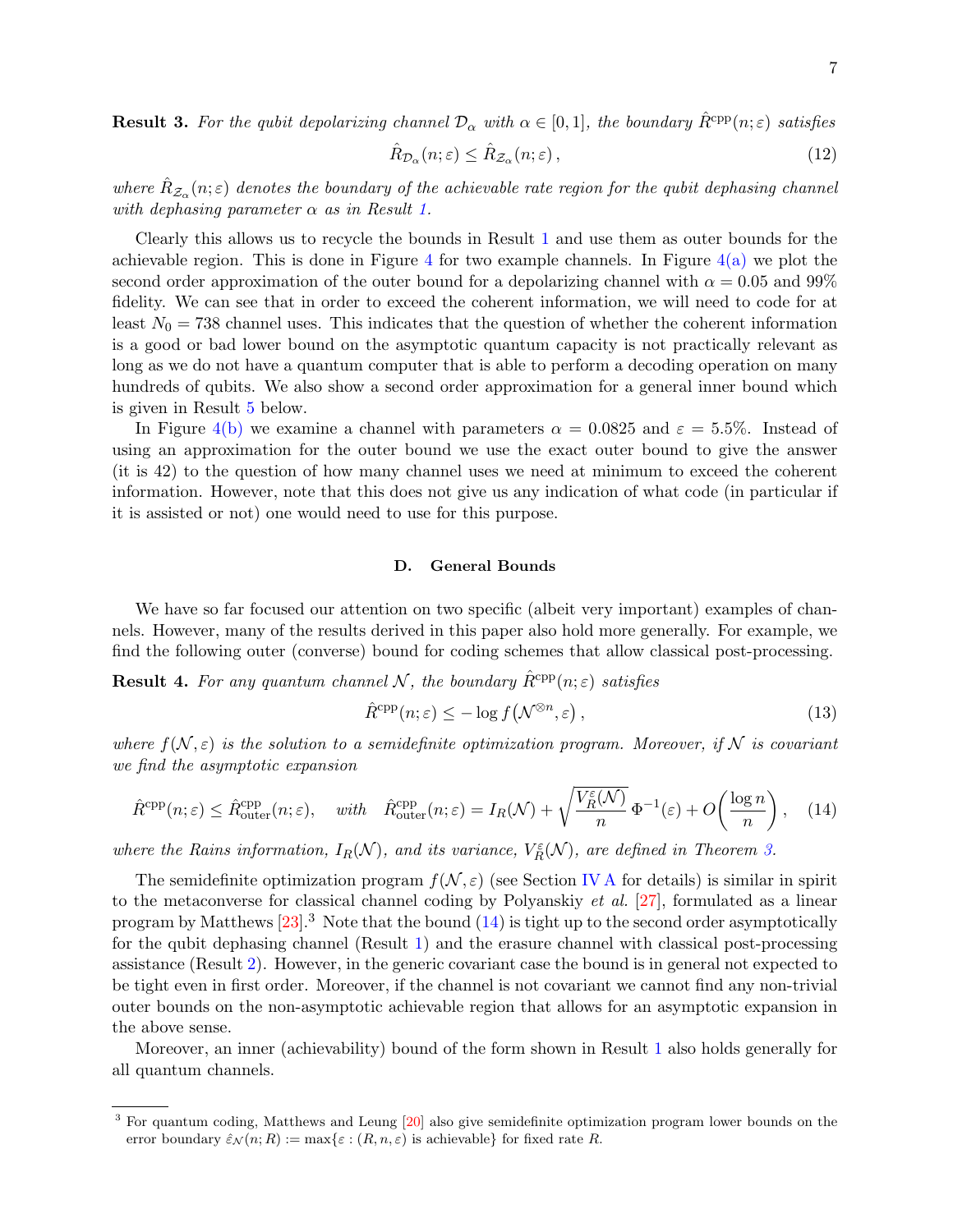<span id="page-7-1"></span>**Result 5.** For any quantum channel N, the boundary  $R^*(n; \varepsilon)$  satisfies

$$
R^*(n; \varepsilon) \ge R^*_{\text{inner}}(n; \varepsilon), \quad \text{with} \quad R^*_{\text{inner}}(n; \varepsilon) = I_c(\mathcal{N}) + \sqrt{\frac{V_c^{\varepsilon}(\mathcal{N})}{n}} \Phi^{-1}(\varepsilon) + O\left(\frac{\log n}{n}\right), \tag{15}
$$

where the coherent information,  $I_c(\mathcal{N})$ , and its variance,  $V_c^{\varepsilon}(\mathcal{N})$ , are defined in Theorem [6.](#page-13-0)

Note that the bound [\(15\)](#page-7-2) is tight up to the second order asymptotically for the qubit dephasing channel (Result [1\)](#page-3-0). However, the bound does not tightly characterize the achievable region of general channels, although we have reasons to conjecture that it does for degradable channels. In fact, this bound is a direct consequence of an inner bound due to Morgan and Winter [\[24\]](#page-22-16) together with a second order expansion of smooth entropies in [\[40\]](#page-23-1).

### <span id="page-7-0"></span>III. NOTATION, INFORMATION MEASURES, AND CODES

In this paper log denotes the binary logarithm. To express the second order expansion of the non-asymptotic quantities we need the cumulative standard Gaussian distribution function

<span id="page-7-2"></span>
$$
\Phi(x) := \frac{1}{\sqrt{2\pi}} \int_{-\infty}^{x} e^{-\frac{y^2}{2}} dy.
$$
\n(16)

We denote *finite-dimensional Hilbert spaces* by capital letters. In particular, we use A and B to model the channel input and output space, whereas M and the isomorphic spaces  $M'$  and  $M''$  are used to model the quantum systems containing the maximally entangled state to be transmitted. We also use  $A^n$  to denote the *n*-fold tensor product of A for any  $n \in \mathbb{N}$ . The dimension of A is denoted by |A|, we use [A] to denote the set  $\{1, 2, \ldots, |A|\}$ , and fix a standard orthonormal basis  $\{|x\rangle_A\}_{x\in[A]}.$ 

We use  $\mathcal{L}(A)$  to denote the set of *linear operators* on A,  $\mathcal{P}(A)$  to denote the set of *positive* semi-definite operators on A, and  $\mathcal{S}(A) := \{ \rho \in \mathcal{P}(A) : \text{tr}(\rho) = 1 \}$  to denote quantum states with unit trace on A. A quantum state is called *pure* if it has rank one. We write  $\rho \ll \sigma$  if the support of  $ρ$  is contained in the support of  $σ$ . For general positive operators  $ρ, σ ∈ P(A)$ , we define Uhlmann's fidelity [\[43\]](#page-23-5) as

$$
F(\rho, \sigma) := \left( \left\| \sqrt{\rho} \sqrt{\sigma} \right\|_1 \right)^2, \tag{17}
$$

where  $||X||_1 := \text{tr}(\sqrt{XX^{\dagger}})$  is the trace norm. If one of the states is pure, this expression simplifies to  $F(|\psi\rangle\langle\psi|, \sigma) = \langle\psi|\sigma|\psi\rangle.$ 

We often use subscripts to clarify which Hilbert spaces an operator acts on. Let  $A'$  be isomorphic to A. Throughout the manuscript we denote the maximally entangled state on AA' by  $\phi_{AA'} =$  $|\phi\rangle\langle\phi|_{AA'}$  with  $|\phi\rangle_{AA'} = |A|^{-1/2} \sum_{x \in [A]} |x\rangle_A \otimes |x\rangle_{A'}$ . For a general state  $\rho_A \in S(A)$ , its canonical purification is  $|\psi\rangle_{AA'} = |A|\sqrt{\rho_A} \otimes 1_{A'} |\phi\rangle_{AA'}$ . We clearly have  $\text{tr}_{A'}(\psi_{AA'}^{\rho}) = \rho_A$  where  $\text{tr}_{A'}$  denotes the partial trace over  $A'$ .

Quantum channels are completely positive and trace preserving maps between operators and denoted by calligraphic letters. In particular, we investigate channels  $\mathcal{N}_{A\rightarrow B}$  that map  $\mathcal{P}(A)$ to  $\mathcal{P}(B)$ . The Choi state of a quantum channel  $\mathcal{N}_{A\rightarrow B}$  is defined using the corresponding noncalligraphic letter as  $N_{AB} = (\mathcal{I}_A \otimes \mathcal{N}_{A'\rightarrow B})(|A|\phi_{AA'}).$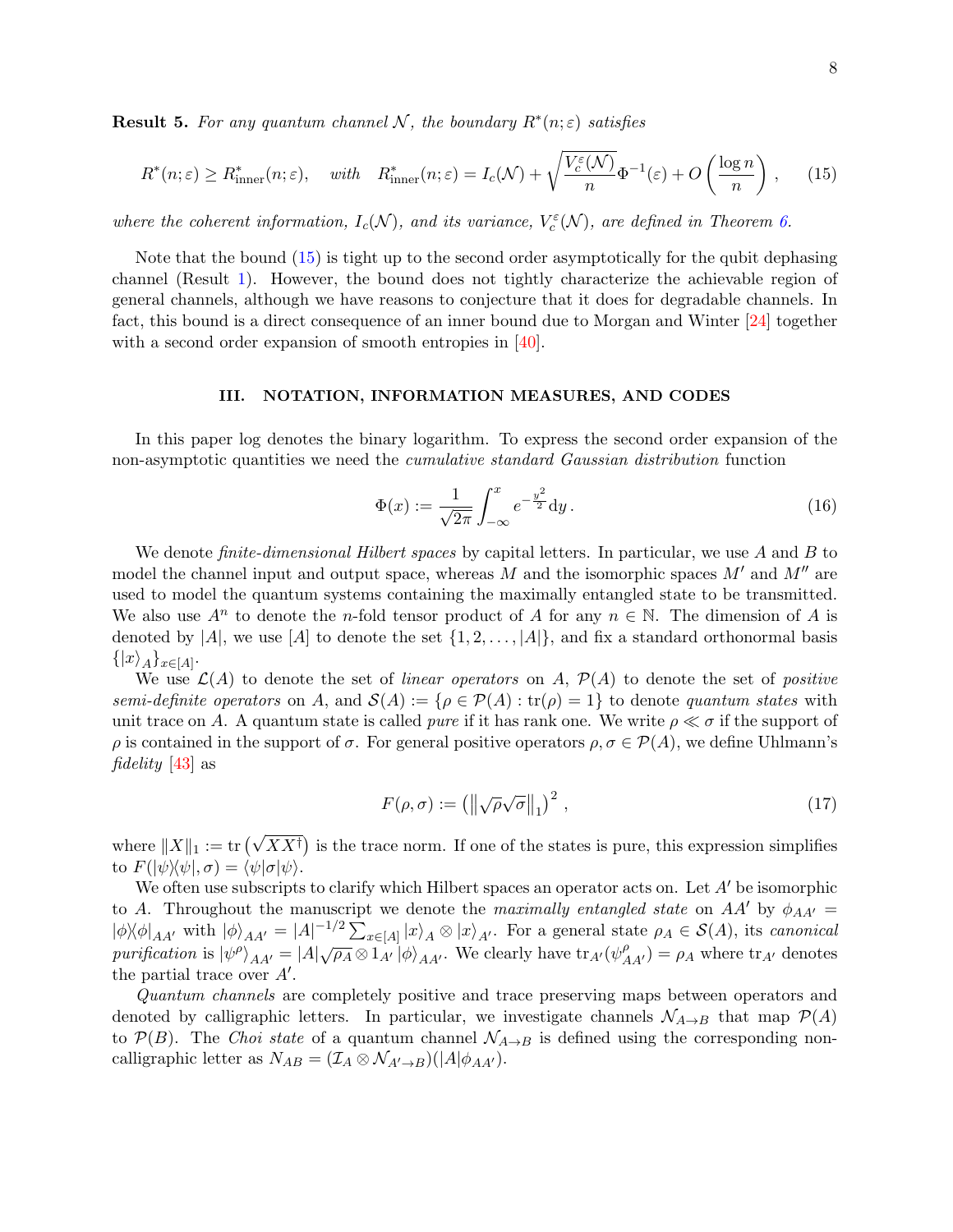### A. Information Measures

Our asymptotic results are stated in terms of the following quantities. For  $\rho \in \mathcal{S}(\mathcal{H})$  and  $\sigma \in$  $\mathcal{P}(\mathcal{H})$  with  $\rho \ll \sigma$ , Umegaki's relative entropy [\[44\]](#page-23-6) and the quantum relative entropy variance [\[21,](#page-22-7) [40\]](#page-23-1) are given by

$$
D(\rho||\sigma) := \text{tr}\left[\rho\left(\log \rho - \log \sigma\right)\right] \quad \text{and} \quad V(\rho||\sigma) := \text{tr}\left[\rho\left(\log \rho - \log \sigma - D(\rho||\sigma)\right)^2\right],\tag{18}
$$

respectively. The *conditional entropy* and the *conditional entropy variance* [\[40\]](#page-23-1) of a state  $\rho_{AB} \in$  $S(AB)$  are given as

$$
H(A|B)_{\rho} := -D(\rho_{AB}||1_A \otimes \rho_B) \quad \text{and} \quad V(A|B)_{\rho} := V(\rho_{AB}||1_A \otimes \rho_B), \tag{19}
$$

respectively. Related to this we define the *coherent information* of  $\rho_{AB}$  as  $I(A \rangle B)_{\rho} := -H(A|B)_{\rho}$ and its corresponding variance  $V(A \rangle B)_{\rho} := V(A|B)_{\rho}$ .

For our non-asymptotic results, we require the following quantities. For  $\rho \in \mathcal{S}(\mathcal{H})$  and  $\sigma \in \mathcal{P}(\mathcal{H})$ the hypothesis testing relative entropy  $[45]$  is defined as

$$
D_H^{\varepsilon}(\rho \| \sigma) := -\log \beta_{1-\varepsilon}(\rho \| \sigma) \quad \text{with} \quad \beta_{1-\varepsilon}(\rho \| \sigma) := \min_{\substack{0 \le \Lambda \le 1 \\ \text{tr}[\Lambda \rho] \ge 1-\varepsilon}} \text{tr}[\Lambda \sigma]. \tag{20}
$$

The hypothesis testing Rains relative entropy of a quantum channel  $\mathcal{N}_{A\rightarrow B}$  is defined as (following the generalized divergence framework discussed in [\[42\]](#page-23-3)),

$$
I_R^{\varepsilon}(\mathcal{N}_{A\to B}) := \sup_{\rho_A \in \mathcal{S}(A)} I_R^{\varepsilon}(A:B)_{\mathcal{N}_{A'\to B}(\psi_{AA'}^{\rho})} \quad \text{with} \quad I_R^{\varepsilon}(A:B)_{\rho} := \inf_{\sigma_{AB} \in \text{PPT}'(A:B)} D_H^{\varepsilon}(\rho_{AB} \|\sigma_{AB}),
$$
\n(21)

where  $PPT'(A:B)$  is the Rains set [\[1,](#page-21-4) [29\]](#page-22-11), a superset of the set of positive partial transpose (PPT) states. It is defined as

$$
PPT'(A:B) := \left\{ \tau_{AB} \in \mathcal{P}(AB) \, \middle| \, \|T_B(\tau_{AB})\|_1 \le 1 \right\},\tag{22}
$$

where  $T_B$  denotes the partial transpose map on B. In particular, we have the following inequal-ity [\[28,](#page-22-17) Lm. 2]. For every  $\sigma_{AB} \in \text{PPT}'(A : B)$ , we have

<span id="page-8-1"></span>
$$
\langle \phi | \sigma_{AB} | \phi \rangle_{AB} \le \frac{1}{|M|} \tag{23}
$$

for all maximally entangled states  $|\phi\rangle_{AB}$  of local dimension  $|M|$ . Finally, a quantum channel  $\mathcal{N}_{A\to B}$ is called PPT preserving if a PPT state input necessarily results in a PPT state output. It turns out that PPT-preserving channels output PPT states for any input, since they have PPT Choi states [\[29\]](#page-22-11) (see the discussion after Eq. 4.13). Channels with PPT Choi states were also called PPT-binding in [\[19\]](#page-22-18).

## <span id="page-8-0"></span>B. Codes for Entanglement Transmission Assisted by Classical Post-Processing

We have defined unassisted entanglement-transmission codes in Section [II](#page-1-0) and in Figure [1.](#page-1-1) Let us reintroduce them in the context of codes assisted by classical post-processing.

For this, we again consider any quantum channel  $\mathcal{N} \equiv \mathcal{N}_{A\to B}$  and its n-fold extension  $\mathcal{N}^{\otimes n}$ that maps states on  $A^n$  to states on  $B^n$ . An entanglement transmission code assisted by classical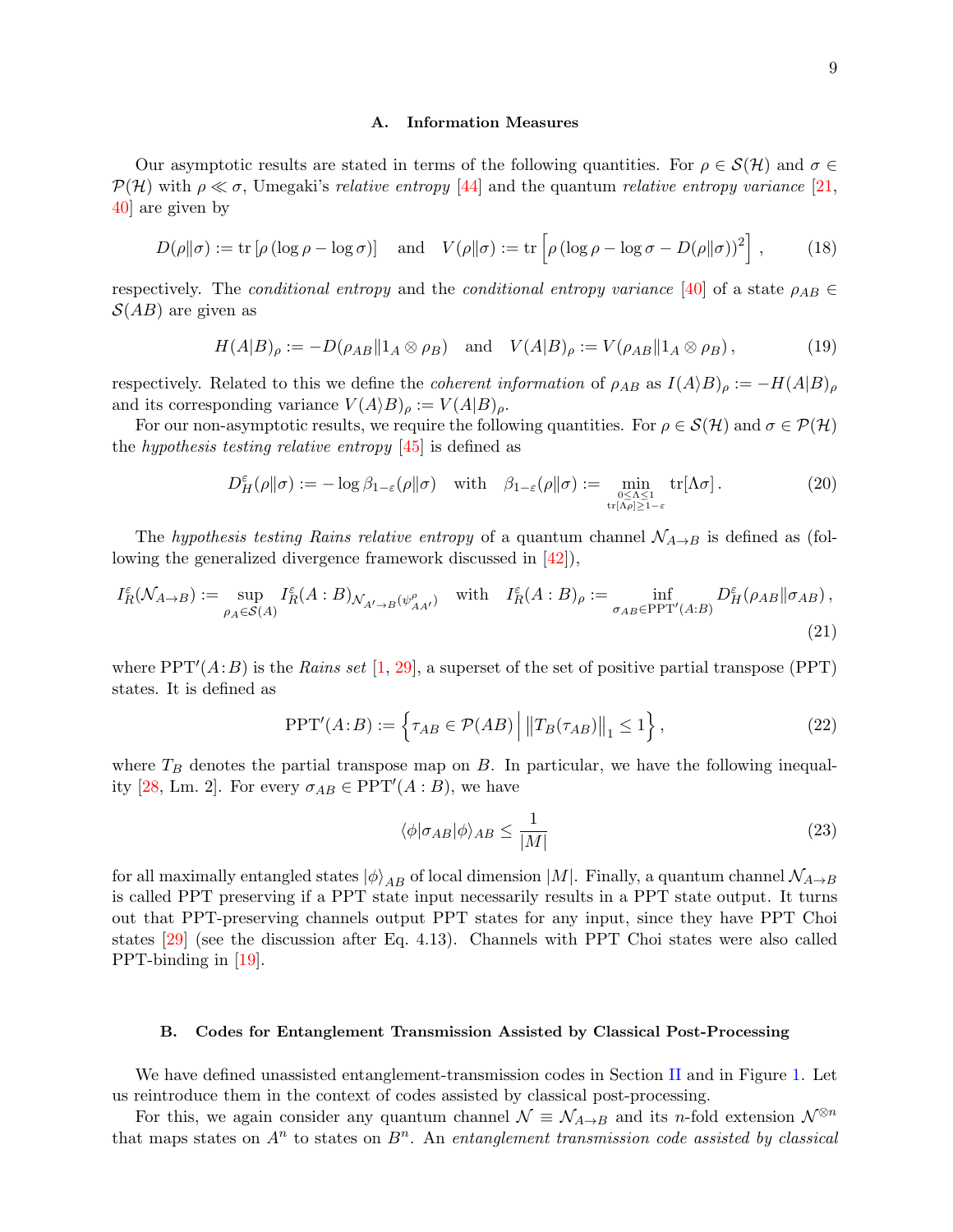

<span id="page-9-1"></span>FIG. 5: Coding Scheme for entanglement transmission over n uses of a channel  $\mathcal{N}_{A\rightarrow B}$  with classical postprocessing. The encoder  $\mathcal{E} \equiv \mathcal{E}_{M' \to A^nQ}$  encodes M' into the channel input systems and a local memory Q. Later, the decoder  $\mathcal{D} \equiv \mathcal{D}_{QB^n \to M''}$  recovers the maximally entangled state from the channel output systems and the memory Q using classical communication and local operations. The performance of the code is measured using the fidelity  $F(\phi_{MM'}, \rho_{MM'})$ .

post-processing for  $\mathcal{N}^{\otimes n}$  is given by a triplet  $\{|M|, \mathcal{E}, \mathcal{D}\}$ , as depicted in Figure [5.](#page-9-1) Here,  $|M|$  is the local dimension of a maximally entangled state  $|\phi\rangle_{MM'}$  that is to be transmitted over  $\mathcal{N}^{\otimes n}$ . The encoder  $\mathcal{E}_{M'\to A^nQ}$  is a completely positive trace-preserving map that prepares the channel inputs  $A_1, A_2, \ldots, A_n$  and a local memory system, which we denote by Q. The decoder  $\mathcal{D}_{QB^n \to M''}$ is a completely positive trace-preserving map that is restricted to local operations and classical communication with regards to the bipartition  $Q : B<sup>n</sup>$  and outputs  $M''$  on the receiver's side.

Finally, we note that unassisted codes are recovered if we choose Q to be trivial. Hence, unassisted codes are contained in the set of assisted codes.

### IV. PROOFS: GENERAL BOUNDS

It is convenient to first discuss the general bounds discussed in Results [4](#page-6-2) and [5.](#page-7-1)

### <span id="page-9-0"></span>A. General Outer Bounds on the Achievable Region

In this section we derive the general outer bounds from Result [4,](#page-6-2) precisely stated as Corollary [2](#page-11-0) and Theorem [3](#page-12-1) below. Our results are inspired by the strong converse results for generalized dephasing channels from [\[42\]](#page-23-3) and the metaconverse for classical channel coding [\[27\]](#page-22-6).

We first formulate a general metaconverse bounding possible rates R given a tolerated error  $\varepsilon$ for single uses of a fixed channel  $\mathcal N$ . This bound has the useful property that channel symmetries can be used to simplify its form. Nevertheless, when applied to n instances of  $N$ , the bound is not efficiently computable. Loosening the bound produces a more computationally tractable convex optimization, specifically a semidefinite program.

<span id="page-9-2"></span>**Lemma 1.** Let  $N_{A\rightarrow B}$  be a quantum channel. Then, for any fixed  $\varepsilon \in (0,1)$ , the achievable region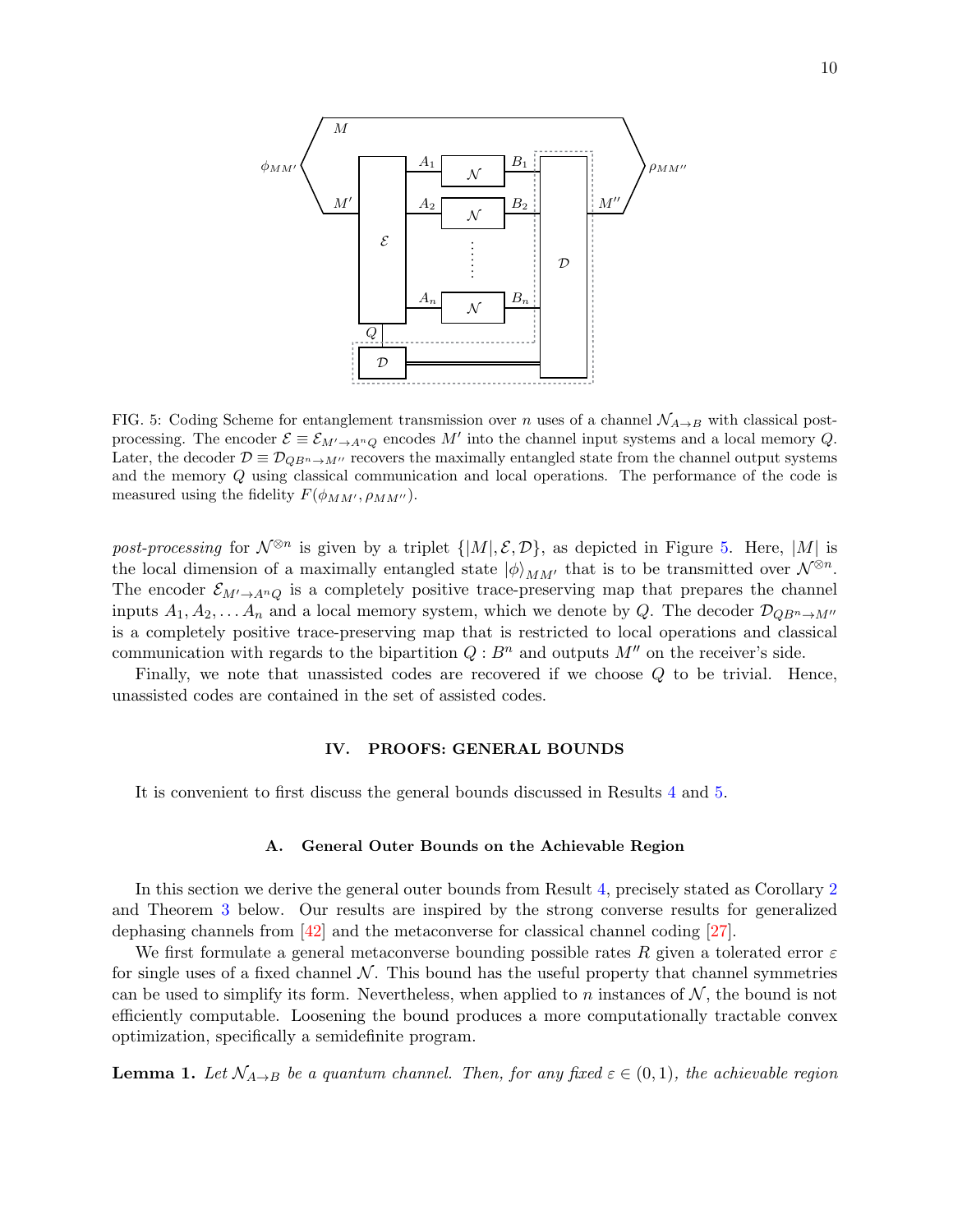with cpp-assistance satisfies, $4$ 

<span id="page-10-1"></span><span id="page-10-0"></span>
$$
\hat{R}^{\text{cpp}}(1;\varepsilon) \le I_R^{\varepsilon}(\mathcal{N})\,. \tag{24}
$$

*Proof.* First, observe that the encoding operation  $\mathcal{E}_{M'\to AQ}$  can be chosen to be an isometry without loss of generality, because we may include any extension systems needed for the Stinespring dilation into Q. Then we may express the entanglement fidelity as follows

$$
F = \text{tr}[\phi_{MM'} \mathcal{D}_{BQ \to M'} \circ \mathcal{N}_{A \to B} \circ \mathcal{E}_{M' \to AQ}(\phi_{MM'})]
$$
\n
$$
(25)
$$

$$
= \text{tr}[\mathcal{E}_{M \to \bar{A}\bar{Q}} \otimes \mathcal{D}_{BQ \to M'}^{\dagger}(\phi_{MM'}) \mathcal{N}_{A \to B}(\mathcal{E}_{M' \to AQ} \otimes \mathcal{E}_{M \to \bar{A}\bar{Q}}(\phi_{MM'}))]. \tag{26}
$$

Since  $\mathcal E$  is an isometry, the state  $\rho_{A\bar A Q\bar Q} = \mathcal E_{M'\to A Q} \otimes \mathcal E_{M\to \bar A \bar Q}(\phi_{M M'})$  is pure, and therefore there exists an isometry  $W_{A'\to\bar{A}Q\bar{Q}}$  such that  $|\rho\rangle_{A\bar{A}Q\bar{Q}} = W_{A'\to\bar{A}Q\bar{Q}} |\psi^{\rho}\rangle_{AA'}$ . Thus,

$$
F = \text{tr}[W_{A' \to \bar{A}Q\bar{Q}}^{\dagger}(\mathcal{E}_{M \to \bar{A}\bar{Q}} \otimes \mathcal{D}_{BQ \to M'}^{\dagger}(\phi_{MM'}))W_{A' \to \bar{A}Q\bar{Q}}\mathcal{N}_{A \to B}(\psi_{AA'}^{\rho})]. \tag{27}
$$

Now consider the entanglement fidelity of any PPT' state  $\sigma_{A'B}$  instead of  $\mathcal{N}_{A\to B}(\psi^{\rho}_{AA'})$ . By [\(23\)](#page-8-1) we have

$$
\text{tr}[\phi_{MM'}(\mathcal{E}_{M\to \bar{A}\bar{Q}}^{\dagger} \otimes \mathcal{D}_{BQ\to M'}(W_{A'\to \bar{A}Q\bar{Q}}\sigma_{A'B}W_{A'\to \bar{A}Q\bar{Q}}^{\dagger}))] \leq \frac{1}{M},\tag{28}
$$

as the operations on  $\sigma_{A'B}$  are all PPT-preserving. We may write this bound in terms of the hypothesis-testing relative entropy, because

$$
\Lambda_{A'B} := W^{\dagger}_{A' \to \bar{A}Q\bar{Q}} (\mathcal{E}_{M \to \bar{A}\bar{Q}} \otimes \mathcal{D}^{\dagger}_{BQ \to M'} (\phi_{MM'})) W_{A' \to \bar{A}Q\bar{Q}}
$$
(29)

is a feasible test to discriminate between  $\mathcal{N}_{A\rightarrow B}(\psi_A^{\rho})$  $\binom{\rho}{A'A}$ ) and  $\sigma_{A'B}$ . That is,  $\Lambda_{A'B}$  satisfies  $0 \leq$  $\Lambda_{A'B} \leq 1_{A'B}$  and  $\text{tr}[\Lambda_{A'B} \mathcal{N}_{A\rightarrow B}(\psi_A^{\rho})]$  $\begin{bmatrix} \rho \\ A'(A) \end{bmatrix} \geq 1 - \varepsilon$ , the former since  $\mathcal{D}$  is completely-positive and trace-preserving and  $\mathcal E$  and W are isometries, the latter by assumption that  $F \geq 1-\varepsilon$ . From [\(28\)](#page-10-0) we then obtain

$$
\hat{R}^{\text{cpp}}(1;\varepsilon) \le D^{\varepsilon}_H(\mathcal{N}_{A \to B}(\psi^{\rho}_{A'A})) \|\sigma_{A'B})\,. \tag{30}
$$

Since the bound holds for all PPT'  $\sigma_{A'B}$ , we may take the infimum over this set to obtain

$$
\hat{R}^{\text{cpp}}(1;\varepsilon) \le I_R^{\varepsilon}(A':B)_{\mathcal{N}_{A\to B}(\psi_{A'A}^{\rho})}.
$$
\n(31)

This bound depends on the precise channel input  $\rho_A \in S(A)$  used by the code, but we can remove the dependence by taking the supremum over all possible inputs. The result is [\(24\)](#page-10-1).  $\Box$ 

Applied to the channel  $\mathcal{N}^{\otimes n}$  we immediately get for any fixed  $\varepsilon \in (0,1)$ ,

$$
\hat{R}^{\text{cpp}}(n;\varepsilon) \le I_R^{\varepsilon}(\mathcal{N}^{\otimes n})\,. \tag{32}
$$

This bound forms a counterpart to Lemma [4,](#page-12-2) but suffers from the same weakness. It is generally hard to evaluate this bound even for moderately large n. However, we may relax the bound from Lemma [1](#page-9-2) to a convex optimization by restricting the form of the possible states  $\sigma_{AB}$  in the definition of the hypothesis testing Rains relative entropy  $I_R^\varepsilon.$ 

<sup>&</sup>lt;sup>4</sup> Indeed, the outer bound also holds for coding schemes with (unphysical) positive partial transpose (PPT) assistance and this includes in particular classical pre- and post-processing assistance (see, e.g., [\[20\]](#page-22-15) for a precise definition of PPT assisted codes).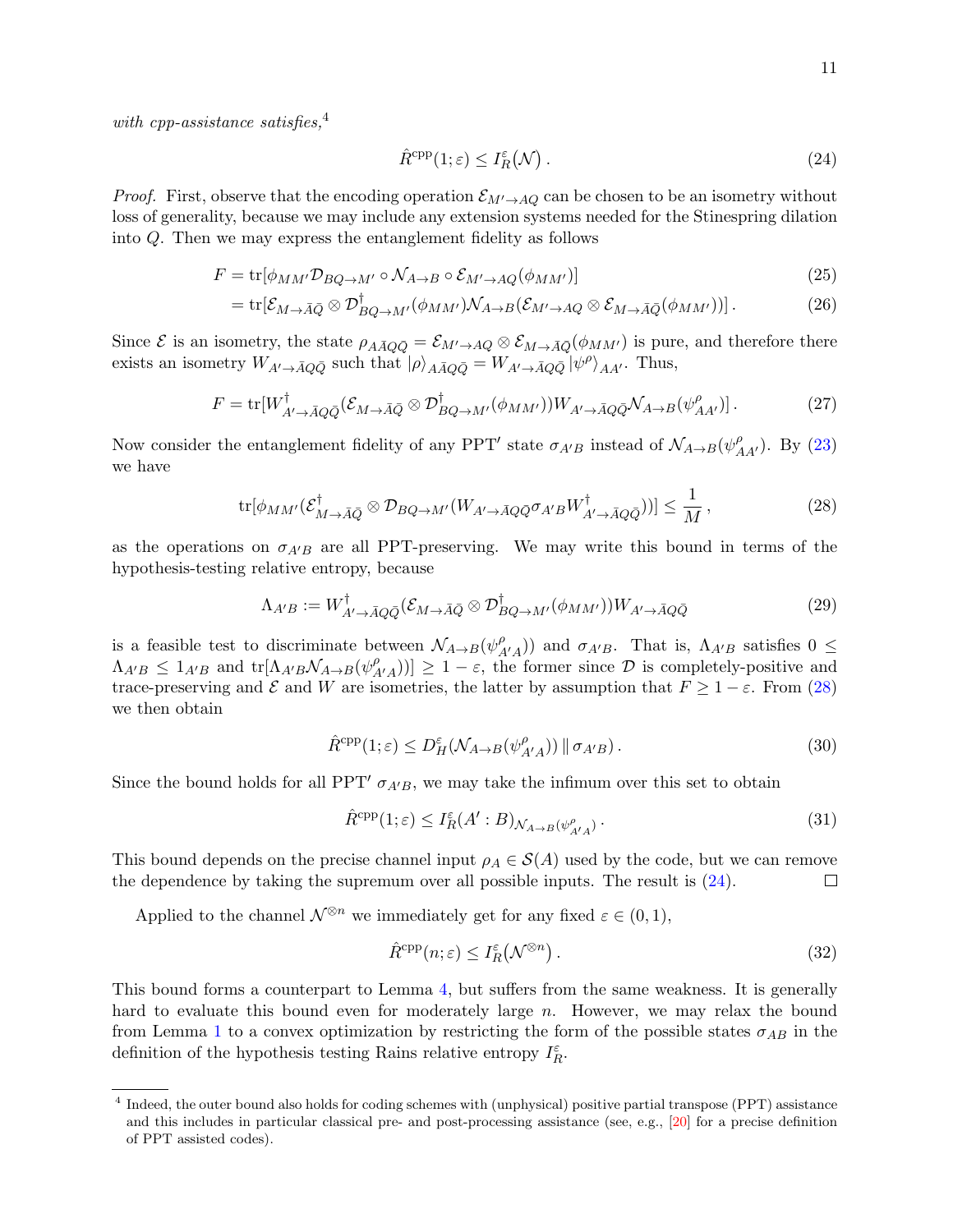<span id="page-11-0"></span>**Corollary 2.** Let  $\mathcal{N}_{A\rightarrow B}$  be a quantum channel. We define the function

$$
f(\mathcal{N}, \varepsilon) := \inf_{\rho_A \in \mathcal{S}(A)} \inf_{\Lambda_{AB} \in \Gamma(\rho_A, \mathcal{N}, \varepsilon)} \sup_{\mathcal{M}_{A \to B} \in PPT} \text{tr}[\Lambda_{AB} M_{AB}], \tag{33}
$$

with the set  $\Gamma(\rho_A, \mathcal{N}, \varepsilon) := {\Lambda_{AB} : 0 \leq \Lambda_{AB} \leq \rho_A^T \otimes 1_B}, \text{tr}[\Lambda_{AB}N_{AB}] \geq 1 - \varepsilon}$ , and the Choi states  $M_{AB}$  of  $\mathcal{M}_{A\rightarrow B}$  and  $N_{AB}$  of  $\mathcal{N}_{A\rightarrow B}$ . Then, for any fixed  $\varepsilon \in (0,1)$ , the achievable region satisfies

<span id="page-11-3"></span><span id="page-11-1"></span>
$$
\hat{R}^{\text{cpp}}(1;\varepsilon) \le -\log f(\mathcal{N}, \varepsilon). \tag{34}
$$

*Proof.* Suppose that  $\sigma_{AB} = (\mathcal{I}_A \otimes \mathcal{M}_{A'\to B})(\psi^{\rho}_{AA'})$  for some PPT-preserving (PPT-binding) channel  $\mathcal{M}_{A\rightarrow B}$ . Writing out the right-hand side of [\(24\)](#page-10-1) using this relaxation and notation gives

$$
\hat{R}^{\text{cpp}}(1;\varepsilon) \le -\log \inf_{\rho_A \in \mathcal{S}(A)} \sup_{\mathcal{M}_{A \to B} \in \text{PPT}} \inf_{0 \le \Lambda' \le 1 \atop \text{tr}[{\Lambda'}_{\rho}] \ge 1-\varepsilon} \text{tr}\left[\Lambda'_{AB}(\mathcal{I}_A \otimes \mathcal{M}_{A' \to B})(\psi^{\rho}_{AA'})\right].
$$
 (35)

Now we may define  $\Lambda_{AB} = (\rho_A^T)^{1/2} \Lambda'_{AB} (\rho_A^T)^{1/2}$  and find

$$
\hat{R}^{\text{cpp}}(1;\varepsilon) \le -\log \inf_{\rho_A \in \mathcal{S}(A)} \sup_{\mathcal{M}_{A\to B} \in \text{PPT}\,\Lambda_{AB} \in \Gamma(\rho_A, \mathcal{N}, \varepsilon)} \text{tr}[\Lambda_{AB} M_{AB}].\tag{36}
$$

Finally for fixed channel input  $\rho_A$ , we can reverse the order of the inner optimizations in [\(36\)](#page-11-1) by von Neumann's minimax theorem, since the objective function is linear and the sets are both convex and compact. This concludes the proof.  $\Box$ 

Furthermore, we show in [A](#page-19-0)ppendix A that  $f(\mathcal{N}, \varepsilon)$  can be expressed as a semidefinite optimization program that satisfies strong duality.

Group Covariant Channels: In the following we show that symmetries of the channel can further simplify the outer bounds. First let us state precisely what we mean by symmetries. Suppose G is a group represented by unitary operators  $U_g$  on A and  $V_g$  on B. A quantum channel  $\mathcal{N}_{A\rightarrow B}$  is covariant with respect to G when

$$
V_g \mathcal{N}(\cdot) V_g^{\dagger} = \mathcal{N}(U_g \cdot U_g^{\dagger}), \quad \forall g \in G.
$$
\n
$$
(37)
$$

Alternatively we can also write this as an invariance of the channel

<span id="page-11-2"></span>
$$
\mathcal{N}(\cdot) = V_g^{\dagger} \mathcal{N}(U_g \cdot U_g^{\dagger}) V_g, \quad \forall g \in G.
$$
\n(38)

Now the main workhorse to simplify our outer bounds for channels with symmetries is [\[42,](#page-23-3) Prop. 2], which states that we may restrict the optimization in Lemma [1](#page-9-2) to covariant input states. Due to the form of the hypothesis testing Rains relative entropy, we may then also choose group covariant PPT' states  $\sigma$  and test operators  $\Lambda$  to obtain the tightest bound. Note that the convex optimization outer bound in Corollary [2](#page-11-0) inherits these symmetry simplifications.

For general tensor product channels, which are invariant to permutation of the inputs and outputs, this allows us to restrict attention to pure states that are permutation invariant. Moreover, if the channel is covariant, that is, covariant with respect to the full unitary group, then the channel input state can be chosen to be maximally mixed.

Now let  $\mathcal{N}_{A\rightarrow B}$  be a covariant quantum channel and  $\phi_{AA'}$  a maximally entangled state. Then, we bound

$$
\hat{R}^{\text{cpp}}(n;\varepsilon) \le \min_{\sigma_{AB} \in \text{PPT}'(A:B)} \frac{1}{n} D_H^{\varepsilon} \left( \mathcal{N}_{A' \to B} (\phi_{AA'})^{\otimes n} \middle\| \sigma_{AB}^{\otimes n} \right),\tag{39}
$$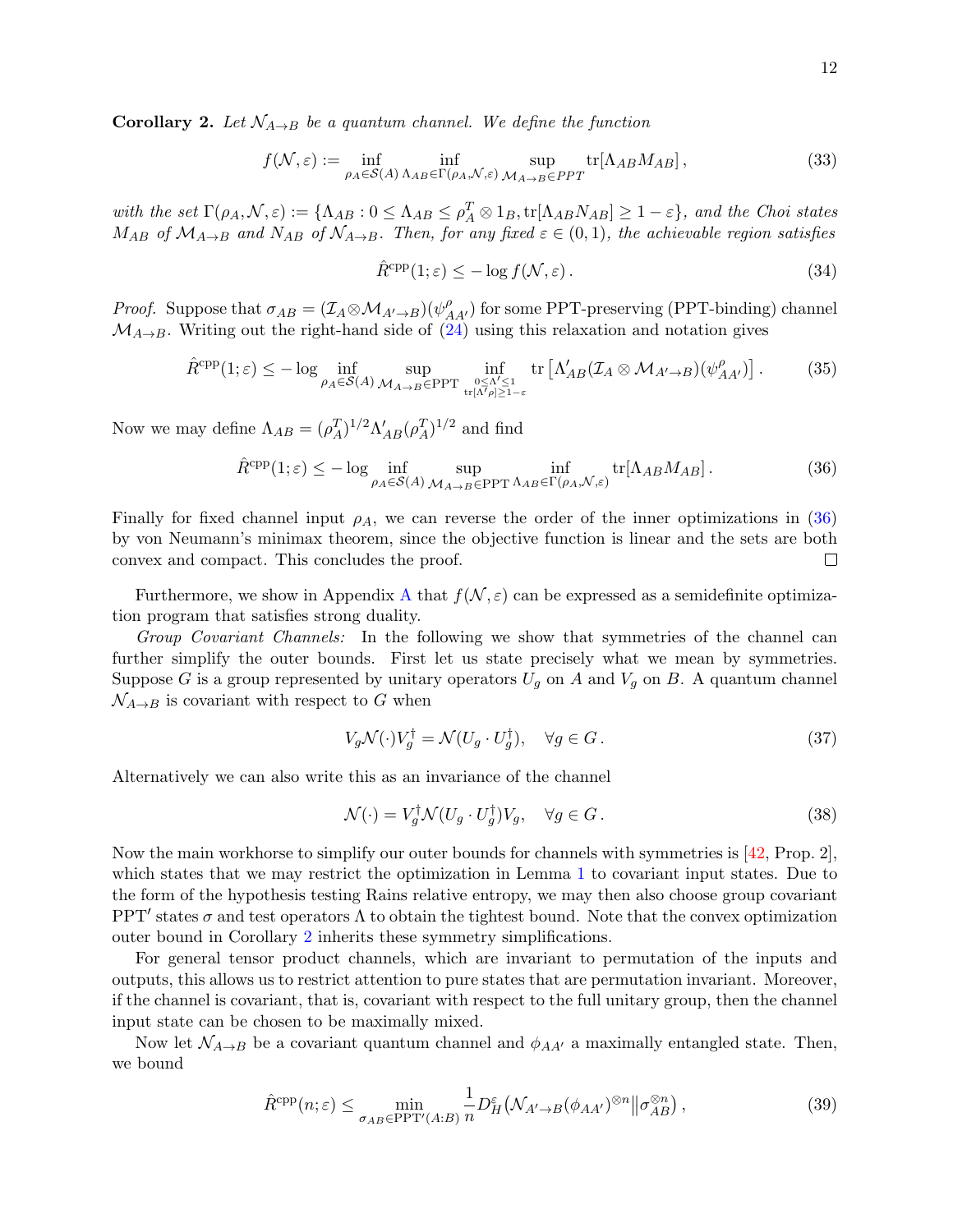where we voluntarily restricted the minimization to product states  $\sigma_{AB}^{\otimes n}$  in PPT'(A:B). Moreover, since these states have tensor product structure, the outer bound can be expanded using  $[21, 40]$  $[21, 40]$ 

$$
\frac{1}{n}D_H^{\varepsilon}(\rho^{\otimes n}||\sigma^{\otimes n}) = D(\rho||\sigma) + \sqrt{\frac{V(\rho||\sigma)}{n}}\Phi^{-1}(\varepsilon) + O\left(\frac{\log n}{n}\right). \tag{40}
$$

This leads to the following theorem.

<span id="page-12-1"></span>**Theorem 3.** Let  $\mathcal{N} \equiv \mathcal{N}_{A\rightarrow B}$  be a quantum channel. We define its Rains information as

<span id="page-12-3"></span>
$$
I_R(\mathcal{N}) := \min_{\sigma_{AB} \in \text{PPT}'(A:B)} D(\mathcal{N}_{A' \to B}(\phi_{AA'}) || \sigma_{AB}). \tag{41}
$$

and let  $\Pi \subset \text{PPT}'(A : B)$  be the set of states that achieve the minimum. The variance of the channel Rains information is

$$
V_R^{\varepsilon}(\mathcal{N}) := \begin{cases} \max_{\sigma_{AB} \in \Pi} V(\mathcal{N}_{A' \to B}(\phi_{AA'}) \|\sigma_{AB}) & \text{for } \varepsilon < \frac{1}{2} \\ \min_{\sigma_{AB} \in \Pi} V(\mathcal{N}_{A' \to B}(\phi_{AA'}) \|\sigma_{AB}) & \text{for } \varepsilon \geq \frac{1}{2} \end{cases} \tag{42}
$$

If N is covariant, then for any fixed  $\varepsilon \in (0,1)$ , the achievable region with cpp-assistance satisfies

$$
\hat{R}^{\text{cpp}}(n;\varepsilon) \le \hat{R}_{\text{outer}}^{\text{cpp}}(n;\varepsilon), \quad \text{with} \quad \hat{R}_{\text{outer}}^{\text{cpp}}(n;\varepsilon) = I_R(\mathcal{N}) + \sqrt{\frac{V_R^{\varepsilon}(\mathcal{N})}{n}} \Phi^{-1}(\varepsilon) + O\left(\frac{\log n}{n}\right). \tag{43}
$$

Since we are here interested in outer bounds, we are also free to chose a potentially sub-optimal  $\sigma_{AB} \in \text{PPT}'(A : B)$  to further relax this bound. As we will see in Section [V](#page-14-0) for the qubit dephasing channel and the erasure channel with classical post-processing assistance the bound from Theorem [3](#page-12-1) is tight up to the second order asymptotically.

# <span id="page-12-0"></span>B. General Inner Bounds on the Achievable Region

In this section we derive the general inner bound from Result [5,](#page-7-1) stated as Theorem [6](#page-13-0) below. We use the decoupling approach [\[13,](#page-22-19) [14,](#page-22-20) [18\]](#page-22-21), and in particular a one-shot bound by Morgan and Winter [\[24\]](#page-22-16) which is a tighter version of previous bounds [\[4,](#page-21-5) [6\]](#page-21-6).

To reproduce their result we need the following additional notation. Sub-normalized quantum states are collected in the set  $\mathcal{S}_{\bullet}(A) := \{ \rho \in \mathcal{P}(A) : \text{tr}(\rho) \leq 1 \}.$  The purified distance  $[39] \in \mathcal{S}_{\bullet}(A)$ ball around  $\rho \in \mathcal{S}(A)$  is then defined as  $\mathcal{B}^{\varepsilon}(\rho) := \{ \bar{\rho} \in \mathcal{S}_{\bullet}(\mathcal{H}) \mid F(\bar{\rho}, \rho) \geq (1 - \varepsilon)^2 \}$ . Finally, for  $\rho_{AB} \in \mathcal{S}(AB)$  and  $\varepsilon \geq 0$  the smooth conditional min-entropy [\[30,](#page-22-22) [39\]](#page-23-8) is defined as

$$
H_{\min}^{\varepsilon}(A|B)_{\rho} := \sup_{\bar{\rho}_{AB} \in \mathcal{B}^{\varepsilon}(\rho_{AB})} \sup_{\sigma_B \in \mathcal{S}(B)} \sup \left\{ \lambda \in \mathbb{R} \, \Big| \, \bar{\rho}_{AB} \leq 2^{-\lambda} \cdot 1_A \otimes \sigma_B \right\} \,. \tag{44}
$$

Let us now restate Morgan and Winter's result expressed in terms of the non-asymptotic achievable region as introduced in Section [II.](#page-1-0)

<span id="page-12-2"></span>**Lemma 4.** [\[24,](#page-22-16) Prop. 20] Let  $\mathcal{N}_{A\rightarrow B}$  be a quantum channel with complementary channel  $\mathcal{N}_{A\rightarrow E}^c$ . Then  $(R, 1, \varepsilon)$  is achievable if, for any  $\eta \in (0, \varepsilon]$  and any state  $\rho_A \in \mathcal{S}_{\circ}(A)$ , we have

$$
R \le H_{\min}^{\sqrt{\varepsilon} - \eta} (A|E)_{\omega} - 4 \log \frac{1}{\eta}, \qquad (45)
$$

where  $\omega_{AE} = (\mathcal{I}_A \otimes \mathcal{N}_{A' \to E}^c)(\psi_{AA'}^\rho)$ .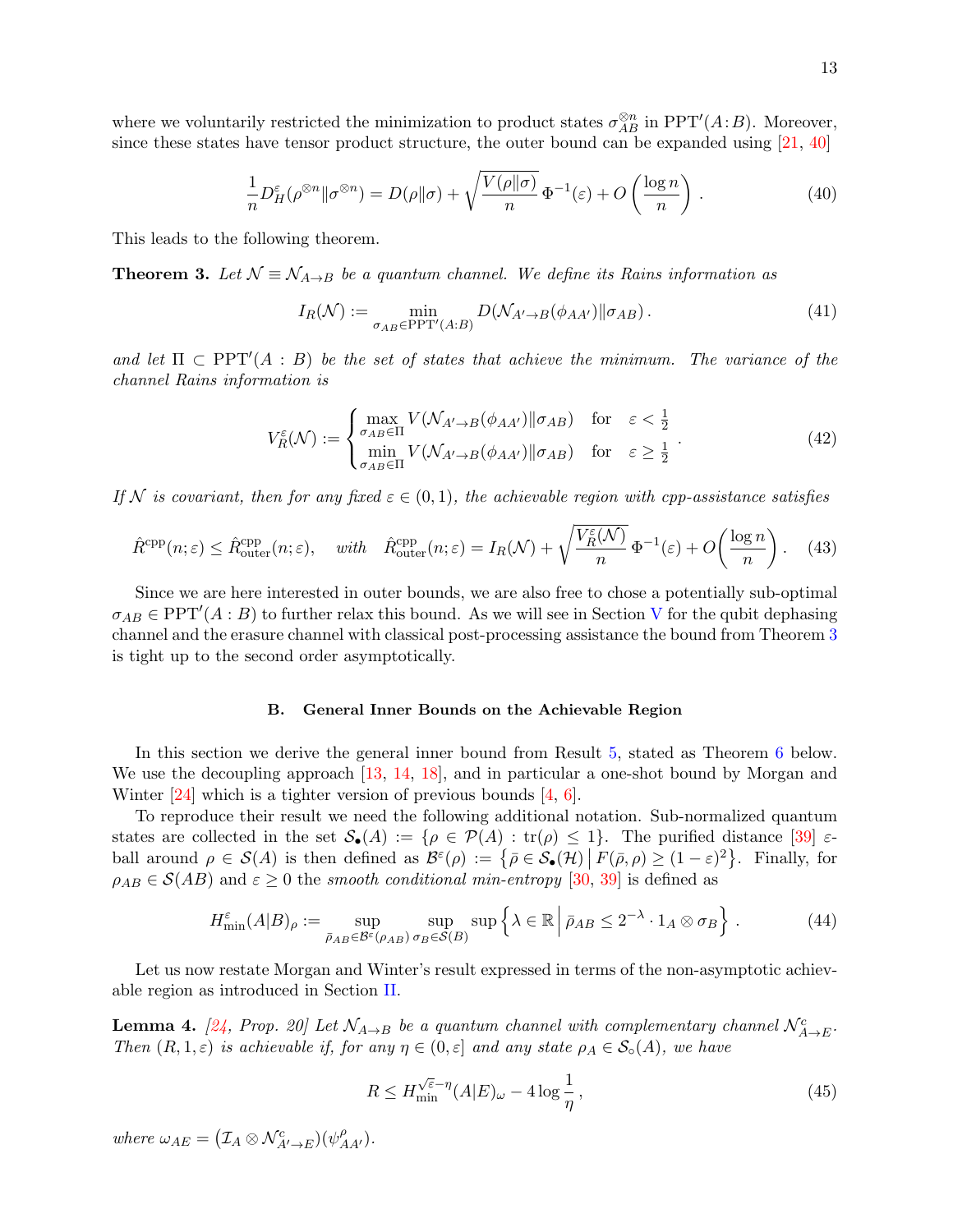Note that Morgan and Winter use the purified distance as their figure of merit whereas we use the fidelity criterion [\(1\)](#page-1-2). This accounts for the square root in the smoothing parameter of the conditional min-entropy. Also Morgan and Winter state their result for the special case  $n = 1$ , but this can be generalized to arbitrary  $n \in \mathbb{N}$  if we simply consider  $\mathcal{N}_{A \rightarrow A}^{\otimes n}$  $\mathbb{Z}_{A\to B}^n$  as a single channel. This leads immediately to the following inner bound on the achievable region:

**Corollary 5.** Using the notation of Lemma [4](#page-12-2) with  $\omega_{A^n E^n} = (\mathcal{I}_{A^n} \otimes (\mathcal{N}_{A' \to E}^c)^{\otimes n})(\psi^{\rho}_A)$  $_{A<sup>n</sup>A<sup>'n</sup>}^{P}$ ), we have

$$
\hat{R}(n;\varepsilon) \ge \sup_{\eta \in (0,\varepsilon)} \sup_{\rho_{A^n} \in \mathcal{S}(A^n)} \frac{1}{n} \left( H_{\min}^{\sqrt{\varepsilon} - \eta} (A^n | E^n)_{\omega} - 4 \log \frac{1}{\eta} - 1 \right). \tag{46}
$$

The problem with this bound is that it is generally hard to evaluate, even for moderately large values of n. Hence we are interested to further simplify the expression on the right-hand side in this regime. To do so, we choose  $\eta = 1/\sqrt{n}$  and use input states of the form  $\rho_A^{\otimes n}$  $_{A}^{\otimes n}$ . This yields the following relaxation, which holds if  $n > \frac{1}{\varepsilon}$ :

<span id="page-13-1"></span>
$$
\hat{R}(n;\varepsilon) \ge \sup_{\rho_A \in \mathcal{S}(A)} \frac{1}{n} \left( H_{\min}^{\varepsilon_n} (A^n | E^n)_{\omega^{\otimes n}} - 2 \log n - 1 \right). \tag{47}
$$

Here we introduced  $\varepsilon_n = \sqrt{\varepsilon} - \frac{1}{\sqrt{\varepsilon}}$  $\frac{1}{n}$  and  $\omega_{AE}$  as in Lemma [4.](#page-12-2) Using standard second order expansion methods [\[40\]](#page-23-1), we can give an asymptotic expansion of  $R^*_{\text{inner}}(n;\varepsilon)$  in [\(47\)](#page-13-1) as follows.

<span id="page-13-0"></span>**Theorem 6.** Let  $\mathcal{N} \equiv \mathcal{N}_{A\rightarrow B}$  be a quantum channel. We define its coherent information as

$$
I_c(\mathcal{N}) := \max_{\rho_A \in \mathcal{S}(A)} I(A \rangle B)_{\omega}, \quad \text{with} \quad \omega_{AB} = (I_A \otimes \mathcal{N}_{A' \to B})(\psi_{AA'}^{\rho}) \tag{48}
$$

and let  $\Pi \subset \mathcal{S}_{\circ}(A)$  be the set of states that achieve the maximum. Define

$$
V_c^{\varepsilon}(\mathcal{N}) := \begin{cases} \min_{\rho_A \in \Pi} V(A \rangle B)_{\omega} & \text{for } \varepsilon < \frac{1}{2} \\ \max_{\rho_A \in \Pi} V(A \rangle B)_{\omega} & \text{for } \varepsilon \ge \frac{1}{2} \end{cases} . \tag{49}
$$

Then, for any fixed  $\varepsilon \in (0,1)$ , the achievable region satisfies

$$
\hat{R}(n;\varepsilon) \ge \hat{R}_{\text{inner}}(n;\varepsilon), \quad \text{with} \quad \hat{R}_{\text{inner}}(n;\varepsilon) = I_c(\mathcal{N}) + \sqrt{\frac{V_c^{\varepsilon}(\mathcal{N})}{n}} \Phi^{-1}(\varepsilon) + O\left(\frac{\log n}{n}\right). \tag{50}
$$

Proof. We analyze the expression in  $(47)$  using the following asymptotic expansion of the smooth conditional min-entropy [\[40\]](#page-23-1),

$$
\frac{1}{n} H_{\min}^{\varepsilon}(A|B)_{\rho^{\otimes n}} = H(A|B)_{\rho} + \sqrt{\frac{V(A|B)_{\rho}}{n}} \Phi^{-1}(\varepsilon^2) + O\left(\frac{\log n}{n}\right). \tag{51}
$$

This yields that for any  $\rho_A \in \mathcal{S}(A)$ , we have

$$
\hat{R}(n;\varepsilon) \ge H(A|E)_{\omega} + \sqrt{\frac{V(A|E)_{\omega}}{n}} \Phi^{-1}(\varepsilon) + O\left(\frac{\log n}{n}\right),\tag{52}
$$

and then by duality of the conditional entropy we find  $H(A|E)_{\omega} = I(A|B)_{\omega}$ . Furthermore, it is easy to verify that  $V(A \rangle E)_{\omega} = V(A \rangle B)_{\omega}$  (see, e.g., [\[17\]](#page-22-23)). We conclude the proof by choosing an optimal state  $\rho_A \in \Pi$  depending on the sign of  $\Phi^{-1}(\varepsilon)$ .  $\Box$ 

As we will see in Section [V](#page-14-0) for the qubit dephasing channel the bound in Theorem [6](#page-13-0) agrees with the outer bound stated in Result [4](#page-6-2) up to the second order asymptotically.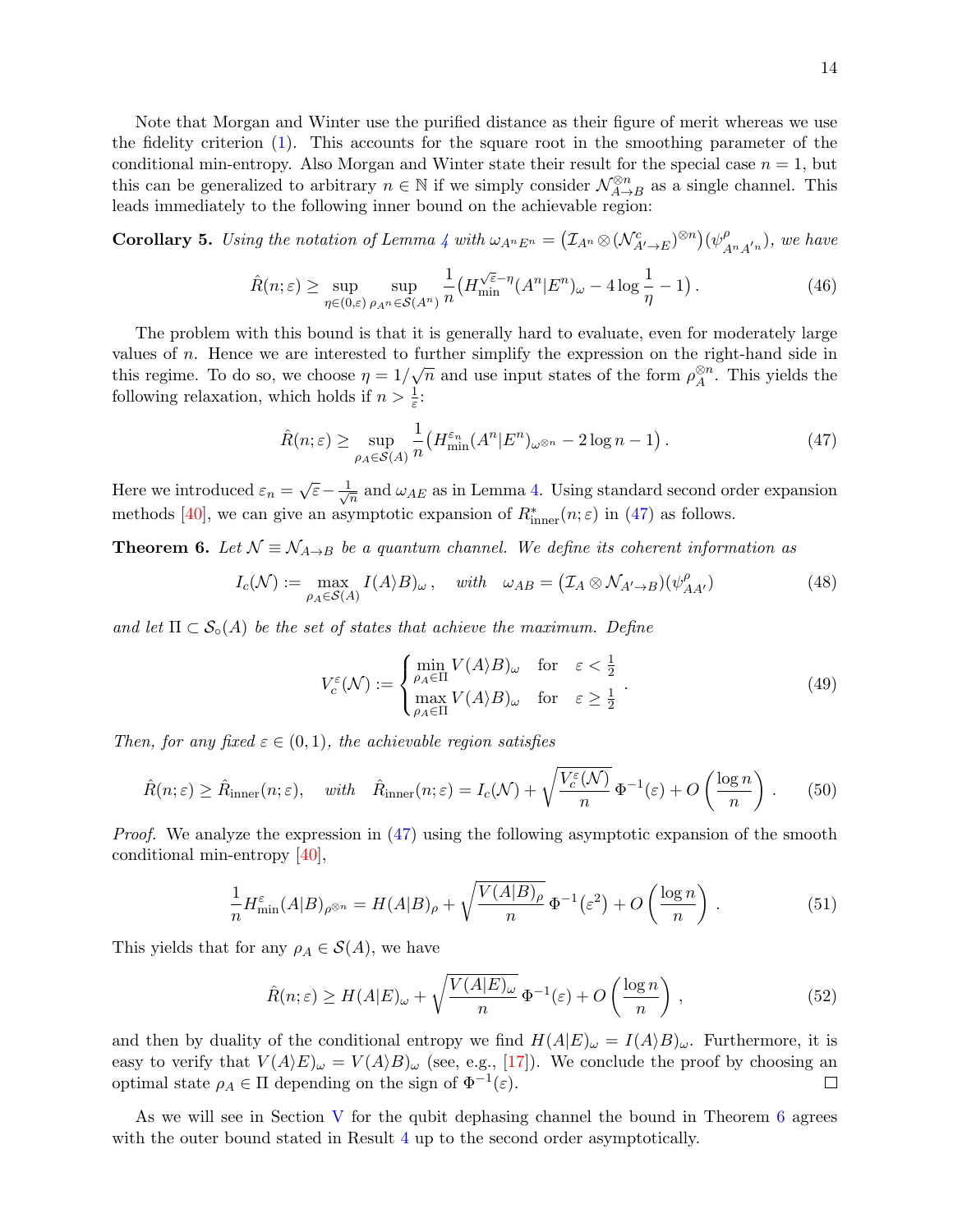### <span id="page-14-0"></span>V. PROOFS: EXAMPLES

In this section we derive our results concerning the qubit dephasing channel, the erasure channel, and the qubit depolarizing channel as announced in Results [1,](#page-3-0) [2,](#page-5-0) and [3.](#page-6-0)

# A. Covariant Generalized Dephasing Channels

First we consider covariant generalized dephasing channels, which have the (additional) property that  $\mathcal{Z}_{A'\to B}(\psi_{AA'})$  has full support on the projector  $\Pi = \sum_x |x\rangle\langle x|_A \otimes |x\rangle\langle x|_B$  in some basis. In that case, starting from [\(39\)](#page-11-2), we can use the data-processing inequality for a map  $\mathcal{E}(\cdot)$  =  $\Pi \cdot \Pi + (1 - \Pi) \cdot (1 - \Pi)$  to write

$$
\hat{R}^{\text{cpp}}(n;\varepsilon) \le \min_{\sigma_{AB} \in \text{PPT}'(A:B)} \frac{1}{n} D_H^{\varepsilon} \big( (\mathcal{Z}_{A' \to B}(\phi_{AA'})^{\otimes n} \big) \big| \sigma_{AB}^{\otimes n} \big) \tag{53}
$$

$$
\leq \min_{\sigma_B \in \mathcal{S}(B)} \frac{1}{n} D_H^{\varepsilon} \big( (\mathcal{Z}_{A' \to B}(\phi_{AA'})^{\otimes n} \big) \| 1_{A^n} \otimes \sigma_B^{\otimes n} \big) \tag{54}
$$

<span id="page-14-1"></span>
$$
\leq \frac{1}{n} D_H^{\varepsilon} \big( (\mathcal{Z}_{A' \to B}(\phi_{AA'})^{\otimes n} \big) \big( 1_A \otimes \mathcal{Z}_{A' \to B}(\phi_{A'})^{\otimes n} \big) \,. \tag{55}
$$

To show the second inequality we apply  $\mathcal{E}^{\otimes n}$  to both states and employ the data-processing inequality for the hypothesis testing relative entropy. Note that the map  $\mathcal E$  keeps  $\mathcal Z(\phi_{AA'})$  invariant and maps  $1_A \otimes \sigma_B$  to a normalized state  $\sigma_{AB}$  that is classically correlated and thus in particular in PPT'( $A : B$ ). The bound in [\(55\)](#page-14-1) has the form of a conditional entropy or coherent information, and it can be expanded again using [\(40\)](#page-12-3) to find

$$
\hat{R}^{\text{cpp}}(n;\varepsilon) \le I(A \rangle B)_{\mathcal{Z}(\phi)} + \sqrt{\frac{V(A \rangle B)_{\mathcal{Z}(\phi)}}{n}} \Phi^{-1}(\varepsilon) + O\left(\frac{\log n}{n}\right). \tag{56}
$$

So for covariant generalized dephasing channels this now agrees with the inner bound from Theorem [6](#page-13-0) up to the second order asymptotically (an example being the qubit dephasing channel as discussed in Section [V B\)](#page-14-2). Given the recent results  $[42]$  the outer bound [\(56\)](#page-14-3) might also hold for generalized dephasing channels (without assuming covariance) and then agree with the inner bound from Theorem [6](#page-13-0) up to the second order asymptotically.

# <span id="page-14-3"></span><span id="page-14-2"></span>B. The Qubit Dephasing Channel

The qubit dephasing channel is defined as

$$
\mathcal{Z}_{\gamma} : \rho \mapsto (1 - \gamma)\rho + \gamma Z \rho Z , \qquad (57)
$$

where  $\gamma \in [0, 1]$  is a parameter and Z is the Pauli Z operator. This channel is covariant since it is a qubit Pauli channel. Now to determine the second order asymptotic performance it is sufficient to specialize the outer bound from  $(56)$  $(56)$  $(56)$  and to apply Theorem 6 for the inner bound. It is then easily seen that

$$
I(R \rangle B)_{\mathcal{Z}_{\gamma}(\psi)} = 1 - h(\gamma) \quad \text{with} \quad h(\gamma) = 1 - \gamma \log \gamma - (1 - \gamma) \log(1 - \gamma) \tag{58}
$$

$$
V(R \rangle B)_{\mathcal{Z}_{\gamma}(\psi)} = v(\gamma) \quad \text{with} \quad v(\gamma) = \gamma (\log \gamma + h(\gamma))^2 + (1 - \gamma)(\log(1 - \gamma) + h(\gamma))^2, \tag{59}
$$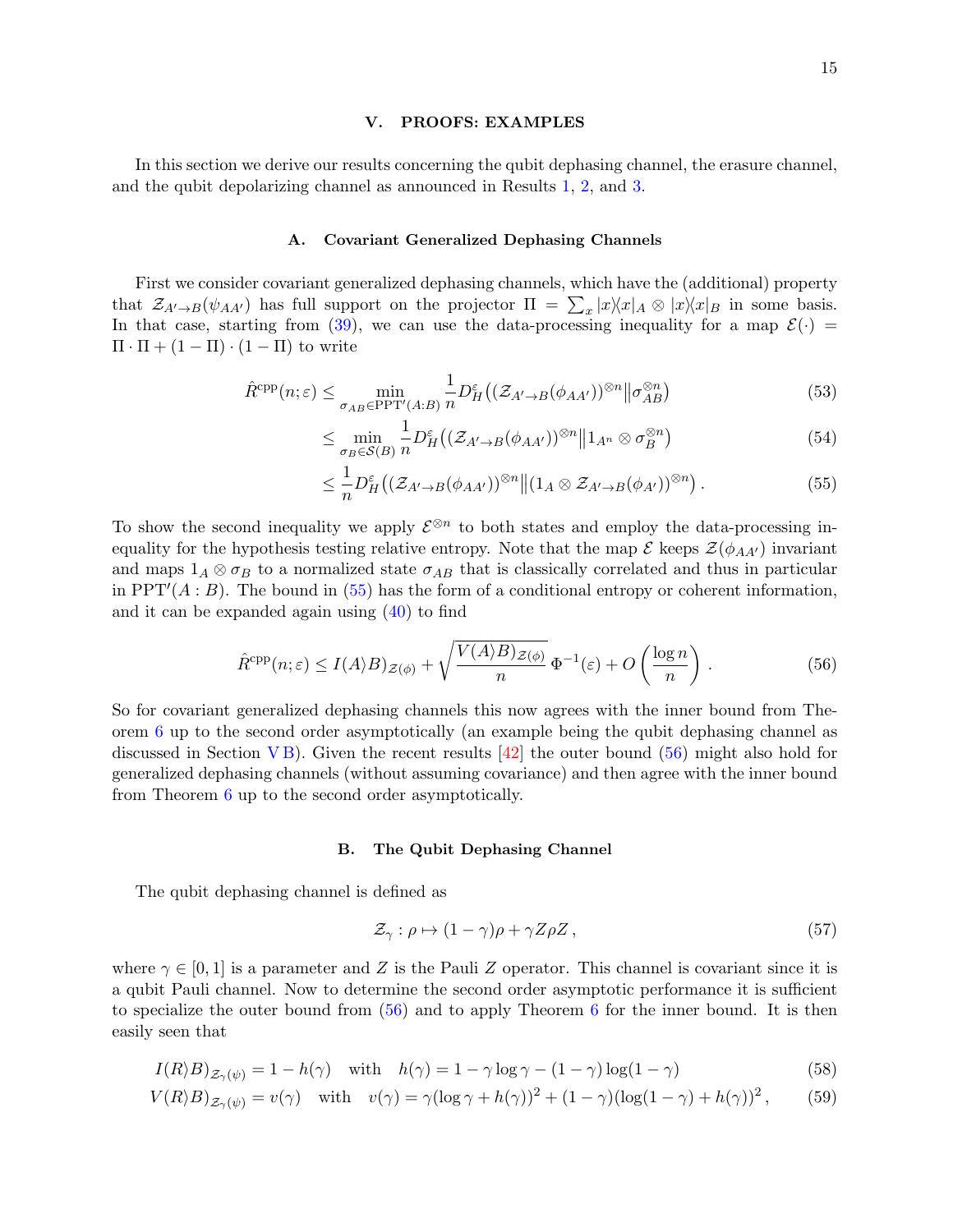and hence we deduce

<span id="page-15-0"></span>
$$
\hat{R}(n;\varepsilon) = 1 - h(\gamma) + \sqrt{\frac{v(\gamma)}{n}} \Phi^{-1}(\varepsilon) + O\left(\frac{\log n}{n}\right). \tag{60}
$$

However, we can refine [\(60\)](#page-15-0) and determine the third order asymptotic performance. We do this by directly obtaining the finite block length behavior of the qubit dephasing channel from that of the classical binary symmetric channel (BSC). First, consider the converse, particularly that of [\(39\)](#page-11-2), applied to the channel  $\mathcal{Z}_{\gamma}^{\otimes n}$ . Using the Bell states  $\phi_{AB}^{+} = \phi_{AA'}$  and  $\phi_{AB}^{-} = (1_A \otimes Z_{A'})\phi_{AA'}(1_A \otimes Z_{A'})$ , we immediately find

$$
\omega_{AB} := \mathcal{N}_{A' \to B}(\phi_{AA'}) = (1 - \gamma)\phi_{AB}^+ + \gamma\phi_{AB}^-.
$$
\n(61)

Now, in [\(39\)](#page-11-2) we are free to pick any PPT' state to obtain a bound. Pick  $\sigma_{AB} = \frac{1}{2}$  $\frac{1}{2}(\phi_{AB}^{+} + \phi_{AB}^{-}),$ which gives<sup>5</sup>

$$
\hat{R}(n; \varepsilon) \le \hat{R}^{\text{cpp}}(n; \varepsilon) \le \frac{1}{n} D_H^{\varepsilon} \left( \omega_{AB}^{\otimes n} \middle| \sigma_{AB}^{\otimes n} \right). \tag{62}
$$

To connect to the finite block length bounds of the BSC, consider measuring both A and B in the Pauli x basis, and let X and Y be the output random variables for A and B, respectively. For the state  $\omega_{AB}$ , this results in the distribution  $P_{XY}$  in which  $P_X$  is uniformly-distributed and  $P[Y = X] = 1 - \gamma$ . For  $\sigma_{AB}$ , the distribution is of product form  $P_X Q_Y$  with  $Q_Y$  also uniform. Moreover, the original quantum states can be reconstructed from the classical random variables X and Y by the map which outputs  $\phi_{AB}^+$  when  $X = Y$  and  $\phi_{AB}^-$  otherwise. Therefore, the bound becomes

$$
\hat{R}(n;\varepsilon) \le \frac{1}{n} D_H^{\varepsilon} \left( P_{XY}^{\times n} \| P_X^{\times n} \times Q_Y^{\times n} \right),\tag{63}
$$

which is precisely the bound obtained by Polyanskiy *et al.* for the BSC  $[27,$  Theorem 26, which is equivalent to the classical sphere-packing bound [\[15,](#page-22-24) Eq. 5.8.19]. This establishes one inequality (upper bound) in  $(6)$ .

For the achievability, we may directly employ linear codes for the classical BSC to the qubit dephasing channel. Specifically, any linear  $\{R, n, \varepsilon\}$  code for the BSC (which recovers the input with probability at least  $1 - \varepsilon$ , averaged over a uniform choice of inputs), can be converted into an  $\{R, n, \varepsilon\}$  Calderbank-Shor-Steane (CSS) code for entanglement transmission over the dephasing channel. This is possible since, for a linear code, the action of the channel is a mapping among the orthogonal Bell states, which is essentially a classical action.

To formalize the connection, begin with the description of the classical linear code by its (log  $n \log|M|$  × n parity check matrix H. Each row  $r_j \in \{0,1\}^n$  defines a parity function and the codewords  $c_k$  of the code must satisfy  $c_k \cdot r_j = 0$  for all j. The associated CSS code can be defined as the simultaneous +1 eigenspace of the "stabilizer" operators  $X^{r_j}$ , where  $X^{r_j} = X^{r_{j,1}} \otimes$  $\cdots \otimes X^{r_{j,n}}$ .<sup>6</sup> Crucially, the action of the channel is to apply an operator of the form  $Z^u$ , with  $u \in \{0,1\}^n$ , according to the distribution  $P_U$ . At the output, the receiver can simultaneously determine the eigenvalues of all the of the stabilizer operators. This information is precisely equivalent to determining the value of the parity checks of the classical linear code, called the

<sup>&</sup>lt;sup>5</sup> The choice of  $\sigma_{AB}$  is equivalent to using the convex relaxation of the bound, Corollary [2,](#page-11-0) and choosing  $\mathcal{M} = \mathcal{Z}_{1/2}$ in [\(33\)](#page-11-3).

 $6$  Generically, a CSS code has stabilizers of both X-type, as here, and of Z-type, i.e. composed of products of Pauli Z operators.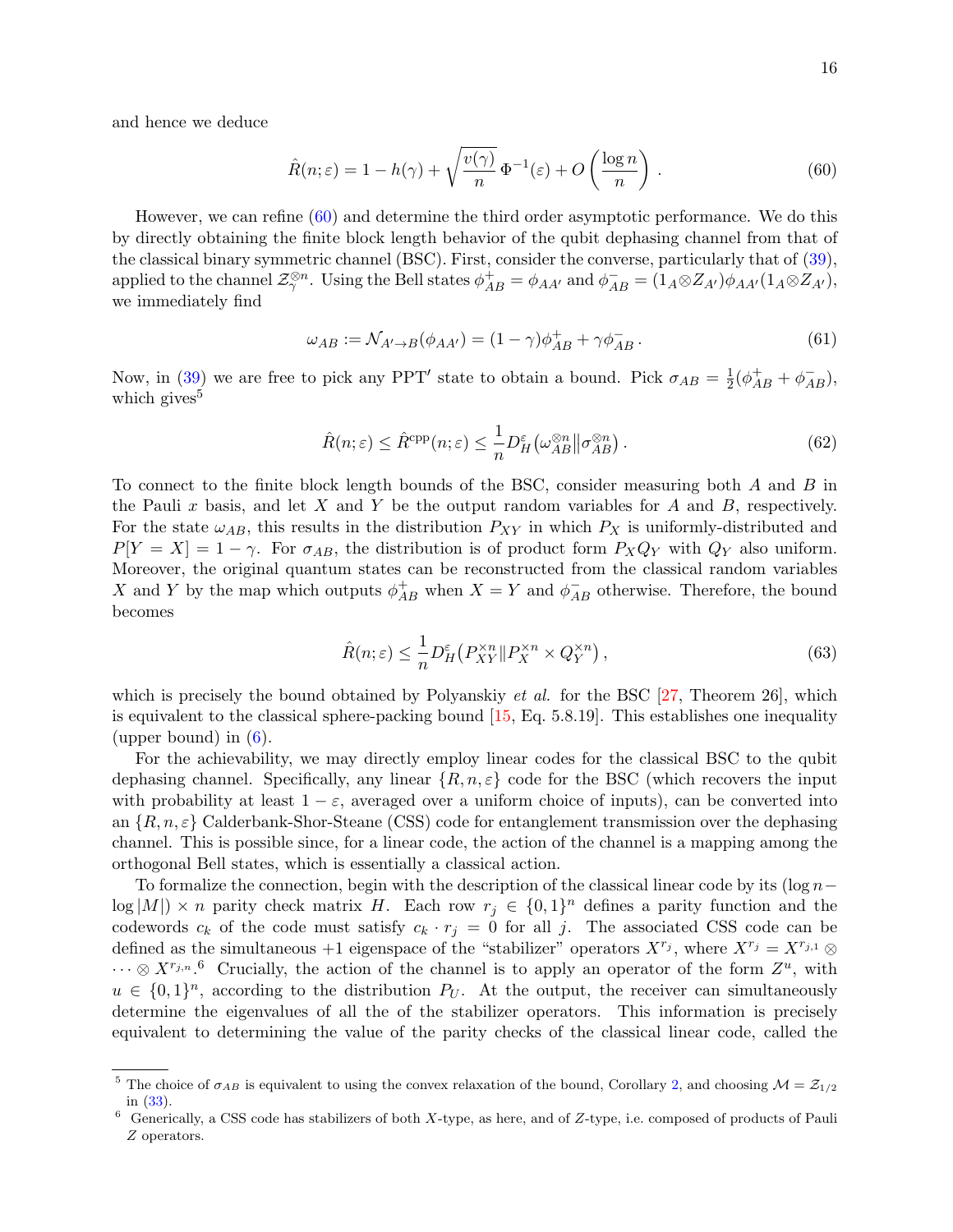syndrome s. Given the syndrome, the decoder of the classical code determines a guess as to the input codeword, which is equivalent to a guess  $u'(s)$  of the actual channel error.

We may also utilize this algorithm (whatever its precise details) in the quantum case, and attempt to correct the error by applying  $Z^{u'(s)}$ . When  $u'(s)$  is the true error pattern, the quantum state is properly recovered, and the entanglement fidelity is unity. On the other hand, if  $u'(s)$  is incorrect, then in the worst case the action  $Z^{u'(s)+u}$  is a logical operation on the code subspace, which results in a state orthogonal to the desired entangled state. Therefore, the error probability of the classical code translates directly into the entanglement fidelity of the quantum code. Thus, we may apply finite-block length bounds for linear codes, particularly the bound of Poltyrev [\[25\]](#page-22-25) (see also [\[27,](#page-22-6) Eq. 65]). This establishes the other inequality (lower bound) in [\(6\)](#page-3-1).

### C. The Erasure Channel

The qubit erasure channel is defined as

$$
\mathcal{E}_{\beta} : \rho \mapsto (1 - \beta)\rho + \beta |e\rangle\langle e| \tag{64}
$$

where  $\beta \in [0, 1]$  is a parameter and  $|e\rangle\langle e|$  is a quantum state orthogonal to  $\rho$ . Using the covariance of the channel, we could first obtain a second order asymptotic similar to that of the dephasing channel in [\(60\)](#page-15-0). However, it is not too difficult to directly derive an outer bound and an explicit coding scheme leading to an inner bound, which precisely match for all  $n$ .

Let us begin with the outer bound. Again we may relate the finite block length performance to a classical coding problem, namely the classical binary erasure channel (BEC). The argument for the outer bound proceeds very similarly to the dephasing example. The optimal channel input state corresponds to the maximally entangled state  $\phi_{AA'}$ , and the state produced by the channel is now

$$
\omega_{AB} = (1 - \beta)\phi_{AB} + \beta\pi_A \otimes |e\rangle\langle e|_B , \qquad (65)
$$

where  $\pi_A$  denotes the maximally-mixed state. Measurement of A in the Pauli x basis and B in the basis  $\{|\rangle, |\rangle, |\rangle\}$  produces the distribution  $P_{XY}$  with  $P_X$  uniform and  $Y = X$  with probability  $1 - \beta$  and  $Y = e$  with probability  $1 - \beta$ . The original state can be reconstructed using the map which sends  $(X, Y)$  to  $\phi_{AB}^+$  when  $X = Y$ ,  $\phi_{AB}^-$  when  $X \neq Y \neq e$ , and to  $\pi_A \otimes |e\rangle\langle e|_B$  when  $Y = e$ otherwise. As before, we make a specific choice of  $PPT'$  state in  $(39)$ , but this time not a product state. Instead, consider the classical distribution  $P_X^{\times n} \times Q_{Y^n}$  given in [\[27,](#page-22-6) Eq. 168]. The  $Q_{Y^n}$ distribution has the property that any two  $y^n$  with the same number of erasure symbols  $e$  have the same probability, i.e. there is no dependence on the number of 0s versus 1s. The aforementioned map takes the distribution to a quantum state which is diagonal in the standard bases  $\{|0\rangle, |1\rangle\}$ for A and  $\{|0\rangle, |1\rangle, |e\rangle\}$  for B, and is therefore a PPT state. This can be seen as follows. Consider a fixed position j in a given a pair  $(x^n, y^n)$ . If  $y_j = e$ , the state of the jth pair of systems AB is manifestly diagonal in the standard basis. On the other hand, if  $y_j \neq e$ , then the state is mapped to either  $\phi_{AB}^+$  or  $\phi_{AB}^-$  depending on the value of  $x_j$ . But the sequence in which  $y_j$  takes the other value has identical probability, meaning the two Bell states occur with equal probability, making the AB state diagonal. Since we may map  $\omega_{AB}^{\otimes n}$  and  $\sigma_{A^nB^n}$  to the associated classical distributions and back, the following converse holds for the qubit erasure channel,

$$
\hat{R}^{\text{cpp}}(n;\varepsilon) \le \frac{1}{n} D_H^{\varepsilon} \left( P_{XY}^{\times n} \middle\| P_X^{\times n} \times Q_{Y^n} \right). \tag{66}
$$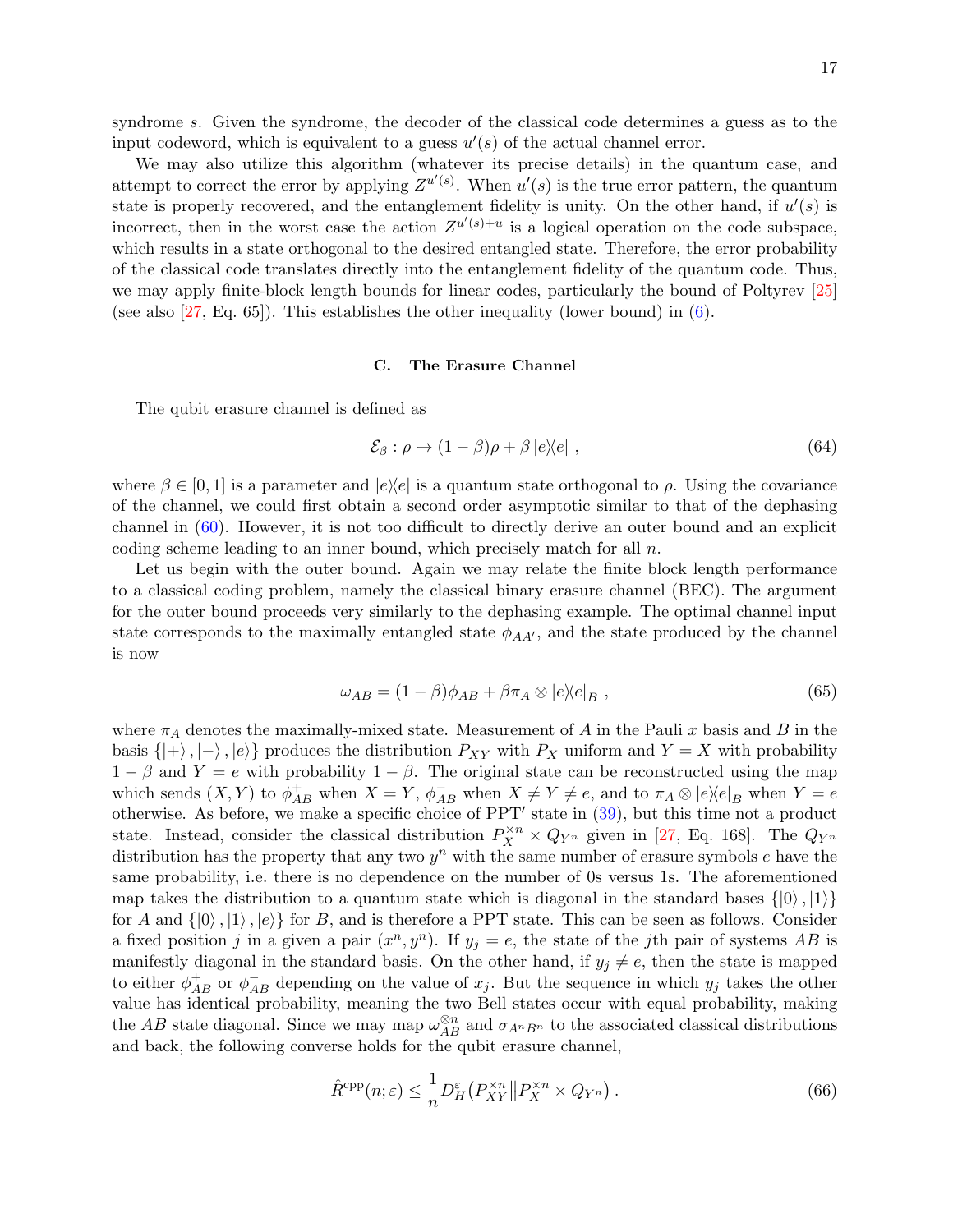By design in the choice of  $\sigma_{AB}$ ,<sup>7</sup> this is precisely the bound for the BEC reported by Polyanskiy et al. [\[27,](#page-22-6) Thm. 38], as discussed in more detail by Polyanskiy [\[26\]](#page-22-26).

Next, we construct an explicit coding scheme, involving classical post-processing including communication from the receiver to the sender, which matches the outer bound exactly. (See Figure [5](#page-9-1) for schematic description of this code.) The strategy of the coding scheme is to generate maximally entangled qubit states using the quantum channels and then use the successfully transmitted (i.e. not erased) maximally entangled qubit states to distill a an entangled state of local dimension  $|M|$ , as required. (Note that the number  $|M|$  is fixed at the outset of the code, i.e. the entanglement transmission scheme must deliver a maximally entangled state with local dimension  $|M|$ , possibly at the expense of low fidelity, rather than outputting a variable number of certifiably high fidelity entangled pairs.)

First, the encoder prepares n maximally entangled qubit states  $|\psi\rangle$  and sends one half of each over the channel. The other halves, together with the untouched system  $M'$ , are stored in the memory register Q. The decoder now works as follows. The receiver determines which qubits have not been erased and informs the sender of their locations. Let  $L$  be the random variable indicating the total number of erasures and note that  $L$  follows a binomial distribution with parameters  $n$ and  $\beta$ . Let us also fix  $k = \lceil \log|M| \rceil$  and consider the following two cases:

1. If  $L = l \leq n - k$  the decoder can extract a maximally entangled state with unit fidelity. To do so, it selects k perfectly transmitted entangled qubits at the sender and receiver. Let us assume (without loss of generality) that these are in a state  $|\phi^+\rangle^{\otimes k} = \frac{1}{\sqrt{6}}$  $\frac{1}{2^k}\sum_{i=1}^{2^k} |ii\rangle.$ 

The receiver then prepares a maximally entangled state of local dimension  $|M|$  by measuring the k qubits with the projective measure

$$
\left\{ \frac{1}{\binom{2^k - 1}{|M| - 1}} \sum_{i \in S} |i\rangle\langle i| : S \subseteq [2^k] \wedge |S| = |M| \right\}.
$$
 (67)

The outcome, a subset S of cardinality  $|M|$ , is transmitted to the sender so that both sender and receiver now share a maximally entangled state on the subspace determined by  $S$ .

2. On the other hand, if  $L = l > n - k$  sender and receiver simply select the successfully transmitted qubits and embed them in a space of local dimension  $|M|$ . The fidelity with the target state  $|\phi\rangle = -\frac{1}{\sqrt{2}}$  $\frac{1}{|M|} \sum_{i=1}^{|M|} |ii\rangle$  is given by

$$
F\left(|\phi^+\rangle\langle\phi^+|^{\otimes (n-l)},\phi\right) = \frac{1}{|M|} \sum_{i,j=1}^{|M|} \langle i|\left(|\phi^+\rangle\langle\phi^+|^{\otimes (n-l)}\right)|j\rangle = \frac{2^{n-l}}{|M|}.
$$
 (68)

To complete the decoding operation, the sender and receiver perform quantum teleportation to teleport  $M'$  to the receiver, using the maximally entangled state prepared above as a resource. The fidelity of the state prepared above with the target state  $\phi_{MM'}$  is then just the expected fidelity over  $L$ , which evaluates to

$$
F = \sum_{l=0}^{n-k} \binom{n}{l} \beta^l (1-\beta)^{n-l} + \sum_{l=n-k+1}^n \binom{n}{l} \beta^l (1-\beta)^{n-l} \frac{2^{n-l}}{|M|}
$$
(69)

$$
=1-\sum_{l=n-k+1}^{n} {n \choose l} \beta^{l} (1-\beta)^{n-l} \left(1-\frac{2^{n-l}}{|M|}\right). \tag{70}
$$

<sup>&</sup>lt;sup>7</sup> This corresponds to using Corollary [2](#page-11-0) with M the channel which ignores its input and prepares  $\sigma_{B^n}$  at the output.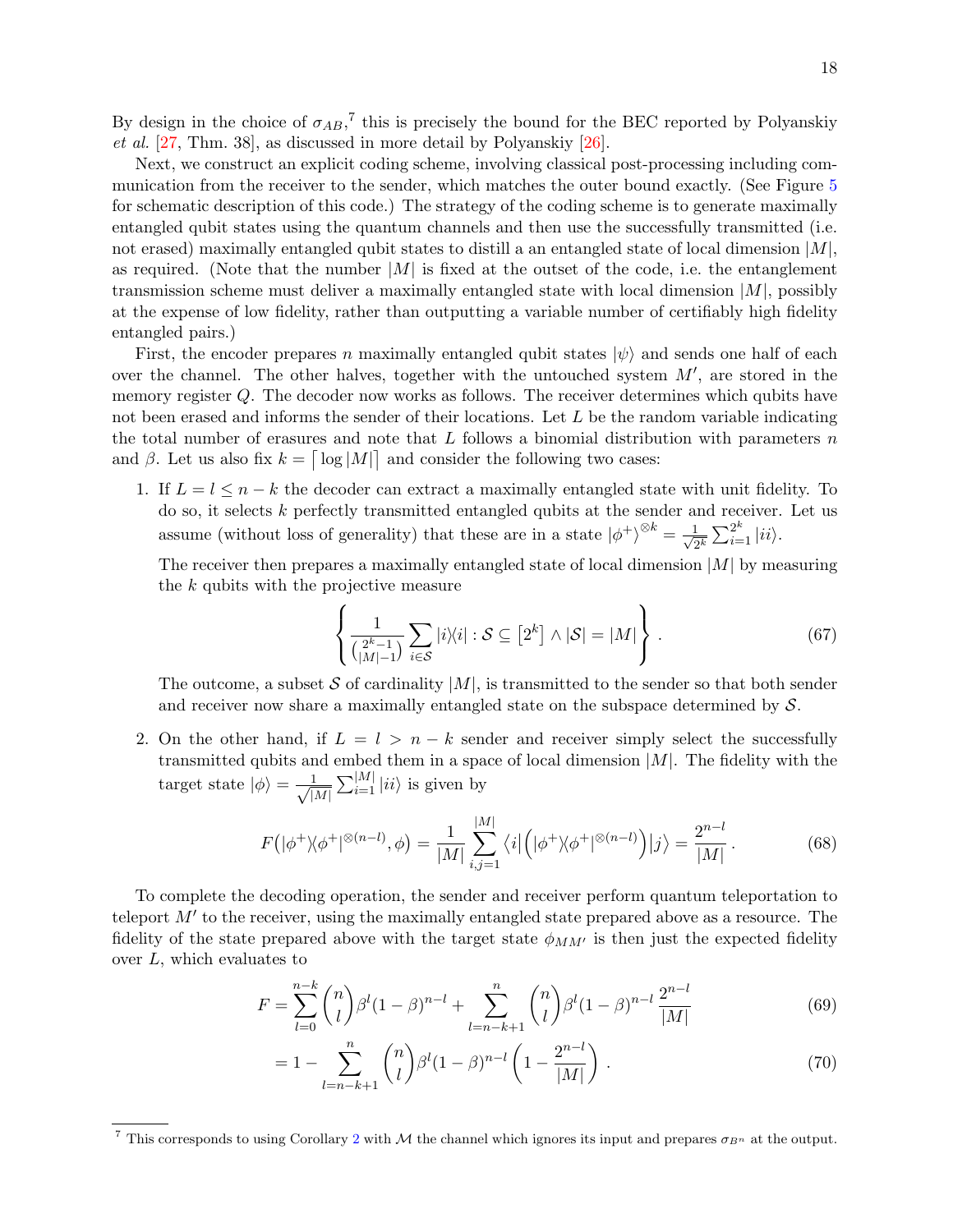This is exactly the expression reported in the aforementioned outer bound in [\[27,](#page-22-6) Thm. 38], meaning the inner bound coincides with the outer bound when we allow classical post-processing and communication from the receiver to the sender.

### D. The Qubit Depolarizing Channel

The qubit depolarizing channel is defined as

$$
\mathcal{D}_{\alpha}: \rho \mapsto (1 - \alpha)\rho + \frac{\alpha}{3} \left( X\rho X + Y\rho Y + Z\rho Z \right) , \qquad (71)
$$

where  $\alpha \in [0, 1]$  is a parameter and X, Y, Z are the Pauli operators. This channel is covariant since it is a qubit Pauli channel. Using the Bell states  $\phi_{AB}^+ = \phi_{AA'}, \ \phi_{AB}^- = (1_A \otimes Z_{A'})\phi_{AA'}(1_A \otimes Z_{A'})$ ,  $\psi_{AB}^+ = (1_A \otimes X_{A'})\phi_{AA'}(1_A \otimes X_{A'})$ , and  $\psi_{AB}^- = (1_A \otimes Y_{A'})\phi_{AA'}(1_A \otimes Y_{A'})$ , we immediately find

$$
\omega_{AB} := (\mathcal{I}_A \otimes \mathcal{D}_\alpha)(\phi_{AA'}) = (1 - \alpha)\phi_{AB}^+ + \frac{\alpha}{3} \left( \phi_{AB}^- + \psi_{AB}^+ + \psi_{AB}^- \right) . \tag{72}
$$

Now choosing  $\sigma_{AB} = \frac{1}{2}$  $\frac{1}{2}\phi_{AB}^{+} + \frac{1}{6}$  $\frac{1}{6}(\phi_{AB}^- + \psi_{AB}^+ + \psi_{AB}^-)$  in [\(39\)](#page-11-2) gives the outer bound

$$
\hat{R}_{\mathcal{D}_{\alpha}}(n;\varepsilon) \le \hat{R}_{\mathcal{D}_{\alpha}}^{\text{cpp}}(n;\varepsilon) \le \frac{1}{n} D_H^{\varepsilon} \big( \omega_{AB}^{\otimes n} \big| \sigma_{AB}^{\otimes n} \big) \,. \tag{73}
$$

As in the case of the qubit dephasing channel, we can convert the hypothesis test between  $\omega_{AB}$ and  $\sigma_{AB}$  into a test between classical distributions, in fact precisely those distributions which were used in the dephasing example. This follows by considering the map which generates  $\phi_{AB}^{+}$  when  $X = Y$  and otherwise randomly generates one of the other Bell states when  $X \neq Y$ . Therefore, we obtain the same outer bound for the qubit depolarization channel as for the qubit dephasing channel. This raises the question of whether cpp assistance (or more generally PPT assistance, cf. Footnote [4\)](#page-0-0) can turn the qubit depolarizing channel into the qubit dephasing channel.

# VI. CONCLUSION

We gave inner (achievability) and outer (converse) bounds on the boundary of the achievable region for quantum communication with finite resources. We showed that these bounds agree for the qubit dephasing channel and qubit erasure channel with classical post-processing assistance up to the second order asymptotically. Moreover, we even gave a third order characterization for these specific examples by employing finite block length bounds of the binary symmetric channel and the binary erasure channel, respectively.

However, many questions remain open. For example, we would like to understand if the inner bound in Result [5](#page-7-1) characterizes the achievable region for all degradable channels [\[10\]](#page-22-9) (cf. the open questions in  $\vert 42 \vert$ ). Also it would also be interesting to explore higher order refinements for channels with zero quantum capacity (e.g., for the erasure channel with  $\beta \geq 1/2$  and no assistance). This might lead to a better understanding of super activation of the quantum capacity [\[36\]](#page-22-27).

Finally, we would like to note that the recent results about finite resource entanglement assisted classical communication [\[8\]](#page-21-2) can immediately be transformed to entanglement assisted quantum communication (and this then also gives outer bounds on the achievable rate region for unassisted codes). This is accomplished by using the equivalence results in [\[20,](#page-22-15) App. B] which make use of quantum teleportation and superdense coding. In particular, one finds that for covariant channels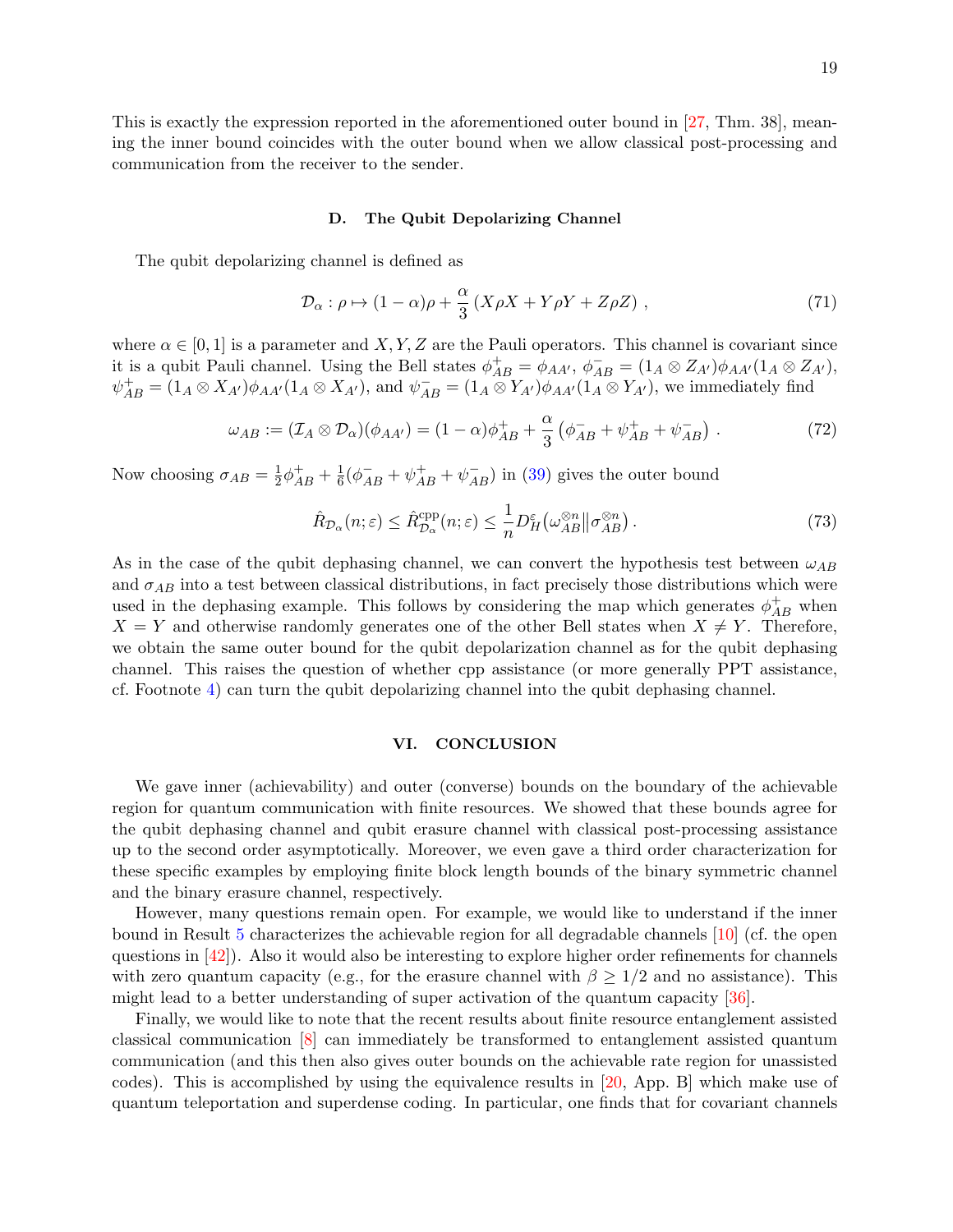

FIG. 6: Second order approximation of the achievable region of a qubit dephasing channel with  $\varepsilon = 1\%$  and  $\gamma = 0.1$ ; the achievable region is enlarged in the presence of entanglement [\[8\]](#page-21-2).

 $\mathcal N$  (which includes the qubit dephasing channel and the erasure channel) the boundary of the entanglement assisted achievable region  $\hat{R}^{E}(n;\varepsilon)$  satisfies

$$
\hat{R}^{\mathcal{E}}(n;\varepsilon) = \frac{I(\mathcal{N})}{2} + \sqrt{\frac{V^{\varepsilon}(\mathcal{N})}{4n}} \Phi^{-1}(\varepsilon) + O\left(\frac{\log n}{n}\right) ,\qquad(74)
$$

with the mutual information of the channel,  $I(\mathcal{N})$ , and its variance,  $V^{\varepsilon}(\mathcal{N})$ , as defined in [\[8\]](#page-21-2). As an example, we mention again the qubit dephasing channel  $\mathcal{Z}_{\gamma}$  for which

$$
\hat{R}^{\mathcal{E}}(n;\varepsilon) = 1 - 2h(\gamma) + \sqrt{\frac{v(\gamma)}{4n}} \Phi^{-1}(\varepsilon) + O\left(\frac{\log n}{n}\right). \tag{75}
$$

where  $h(\gamma)$  denotes the binary entropy and  $v(\gamma)$  the corresponding variance as defined in Result [1.](#page-3-0)

Acknowledgments. MT is funded by an University of Sydney Postdoctoral Fellowship and acknowledges support from the ARC Centre of Excellence for Engineered Quantum Systems (EQUS). JMR was supported by the Swiss National Science Foundation (through the National Centre of Competence in Research Quantum Science and Technology) and by the European Research Council (grant No. 258932). We thank Chris Ferrie, Chris Granade, William Matthews, David Sutter, and Mark Wilde for helpful discussions.

### <span id="page-19-0"></span>Appendix A: Semidefinite Optimization

In this section we describe how to formulate the outer bound from Corollary [2](#page-11-0) as a semidefinite optimization program satisfying strong duality.

A semidefinite program (SDP) is simply an optimization of a linear function of a matrix or operator over a feasible set of inputs defined by positive semidefinite constraints. We give only the bare essentials here, for more detail see [\[5,](#page-21-7) [46\]](#page-23-9). The maximization form of an SDP is defined by a Hermiticity-preserving superoperator  $\mathcal{E}_{A\to B}$  taking  $\mathcal{L}(A)$  to  $\mathcal{L}(B)$ , a constraint operator  $C \in$  $\mathcal{L}(B)$ , and an operator  $K \in \mathcal{L}(A)$  which defines the objective function. The SDP is the following optimization, which we will also refer to as the primal form,

$$
\alpha = \text{supremum tr}[K X] \n\text{subject to } \mathcal{E}(X) \le C \nX \ge 0.
$$
\n(A1)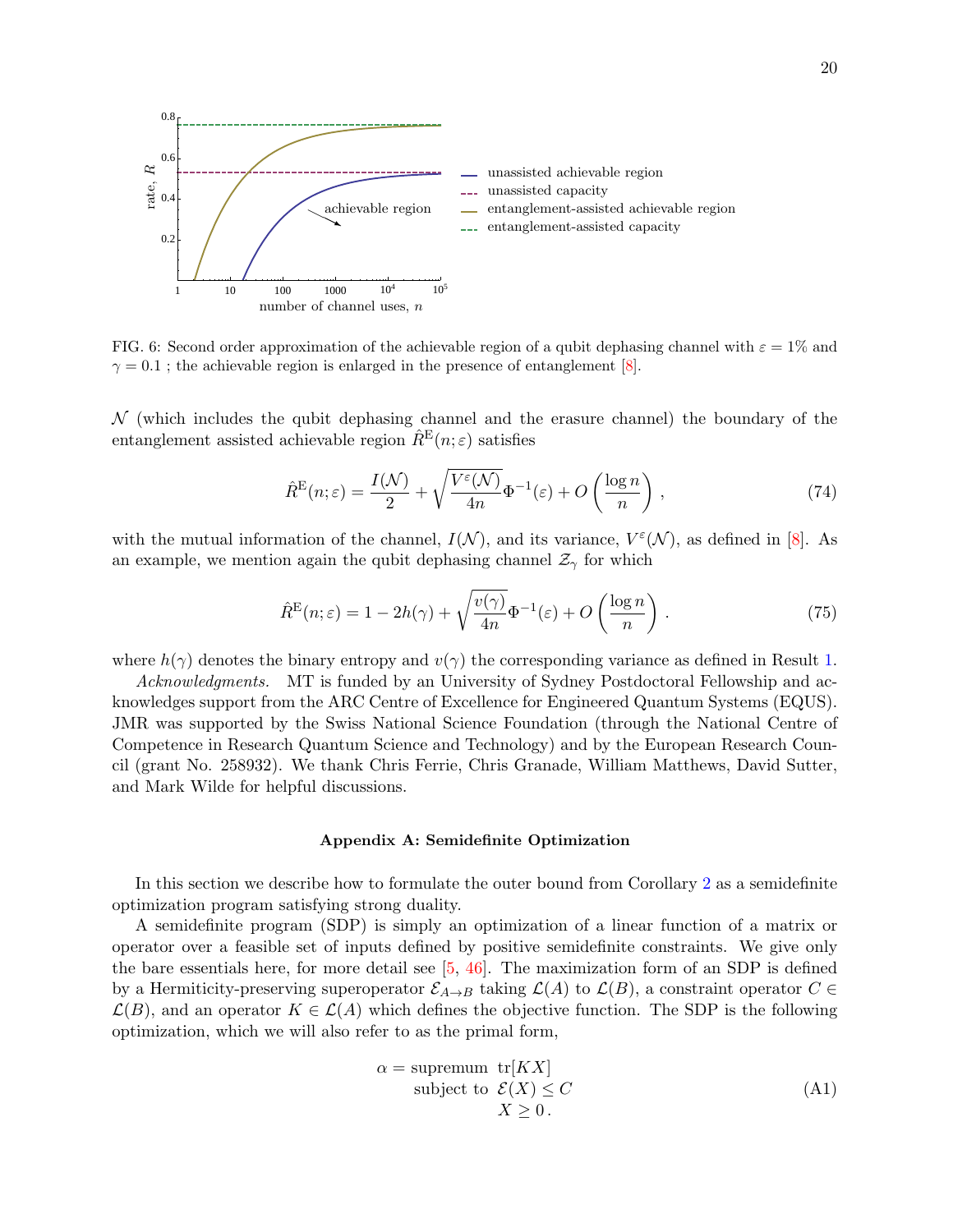When the feasible set is empty, i.e. no X satisfy the constraints, we set  $\alpha = -\infty$ . The dual form arises as the optimal upper bound to the primal form, and takes the form

$$
\beta = \underset{\text{subject to}}{\text{infirmum}} \quad \text{tr}[CY] \n \text{subject to } \mathcal{E}^*(Y) \ge K \n Y \ge 0.
$$
\n(A2)

Again, when the set of feasible Y is empty,  $\beta = \infty$ . Weak duality is the statement that  $\alpha \leq \beta$ , that indeed the dual form gives upper bounds to the primal (or that the primal lower bounds the dual). Strong duality is the statement that the optimal upper bound equals the value of the primal problem,  $\alpha = \beta$ . This state of affairs often holds in problems of interest, and can be established by either of the following Slater conditions. In the first, called strict primal feasibility, strong duality holds if  $\beta$  is finite and there exists an  $X > 0$  such that  $\mathcal{E}(X) < C$ . Contrariwise, under strict dual feasibility strong duality holds when  $\alpha$  is finite and there exists a  $Y > 0$  such that  $\mathcal{E}^*(Y) > K$ . For strongly dual SDPs we also have the so-called complementary slackness conditions  $\mathcal{E}^*(Y)X = KX$ and  $\mathcal{E}(X)Y = CY$  that relate the primal and dual optimizers.

**Theorem 7.** With the notation from Corollary [2,](#page-11-0) the outer bound  $f(\mathcal{N}, \varepsilon)$  can be written as

<span id="page-20-0"></span>
$$
f(\mathcal{N}, \varepsilon) = \text{infimum} \quad \text{tr}[\xi_A] \n\text{subject to } \xi_A \otimes 1_B \ge \Lambda_{AB} + \Theta_{AB}^{T_A} \n\Lambda_{AB} \in \Gamma(\rho_A, \mathcal{N}, \varepsilon); \rho_A \in \mathcal{S}(A) \n\xi_A, \Theta_{AB} \ge 0,
$$
\n(A3)

or, equivalently,

$$
f(\mathcal{N}, \varepsilon) = \text{supremum } \mu(1 - \varepsilon) - \nu
$$
  
subject to 
$$
\mu N_{AB} \le M_{AB} + R_{AB}
$$

$$
\text{tr}_{B}[R_{AB}] \le n1_{A}
$$

$$
M_{AB} \in \text{PPT}; \mu, \nu, R_{AB} \ge 0.
$$
 (A4)

Proof. The proof is straightforward: we simply use the dual of the inner optimization in [\(33\)](#page-11-3) to obtain the minimization problem  $(A3)$ . Then we use Slater's condition to show that strong duality holds and obtain  $(A4)$ .

Consider the function

<span id="page-20-1"></span>
$$
f_0(O_{AB}) := \sup_{\mathcal{M}_{A\to B} \in \text{PPT}} \text{tr}[O_{AB}M_{AB}], \tag{A5}
$$

and observe that  $f_0$  is a semidefinite program. In particular, it is a primal problem as we have defined it, with  $X = M_{AB}$ ,  $K = O_{AB}$ ,  $C = (0, 1_A)$ , and  $\mathcal{E}(X) = (-X^{T_A}, \text{tr}_B[X])$ . Choosing for the dual variables  $Y = (\Gamma_{AB}, \xi_A)$ , the dual of  $f_0$  is

$$
\tilde{f}_0(O_{AB}) := \underset{\Gamma_{AB}, \xi_A \ge 0}{\text{infimum}} \text{tr}[\xi_A] \n\text{subject to } \xi_A \otimes 1_B \ge O_{AB} + \Gamma_{AB}^{T_A} \n\Gamma_{AB}, \xi_A \ge 0.
$$
\n(A6)

Combining this with the outer optimization in [\(33\)](#page-11-3) gives the minimization program [\(A3\)](#page-20-0). The equality statement is precisely strong duality of the primal and dual forms of the inner optimization. By Slater's condition, strong duality holds if  $f_0$  is finite and there exists a strictly feasible set of dual variables. Observe that  $f_0(O_{AB}) \leq |A|$ , since for the optimal  $M_{AB}$  we have  $f_0(O_{AB}) =$  $tr[M_{AB}O_{AB}] \le tr[M_{AB}] \le tr_A[1_A] = |A|$ . Here we have used the upper bounds  $O_{AB} \le 1_{AB}$  and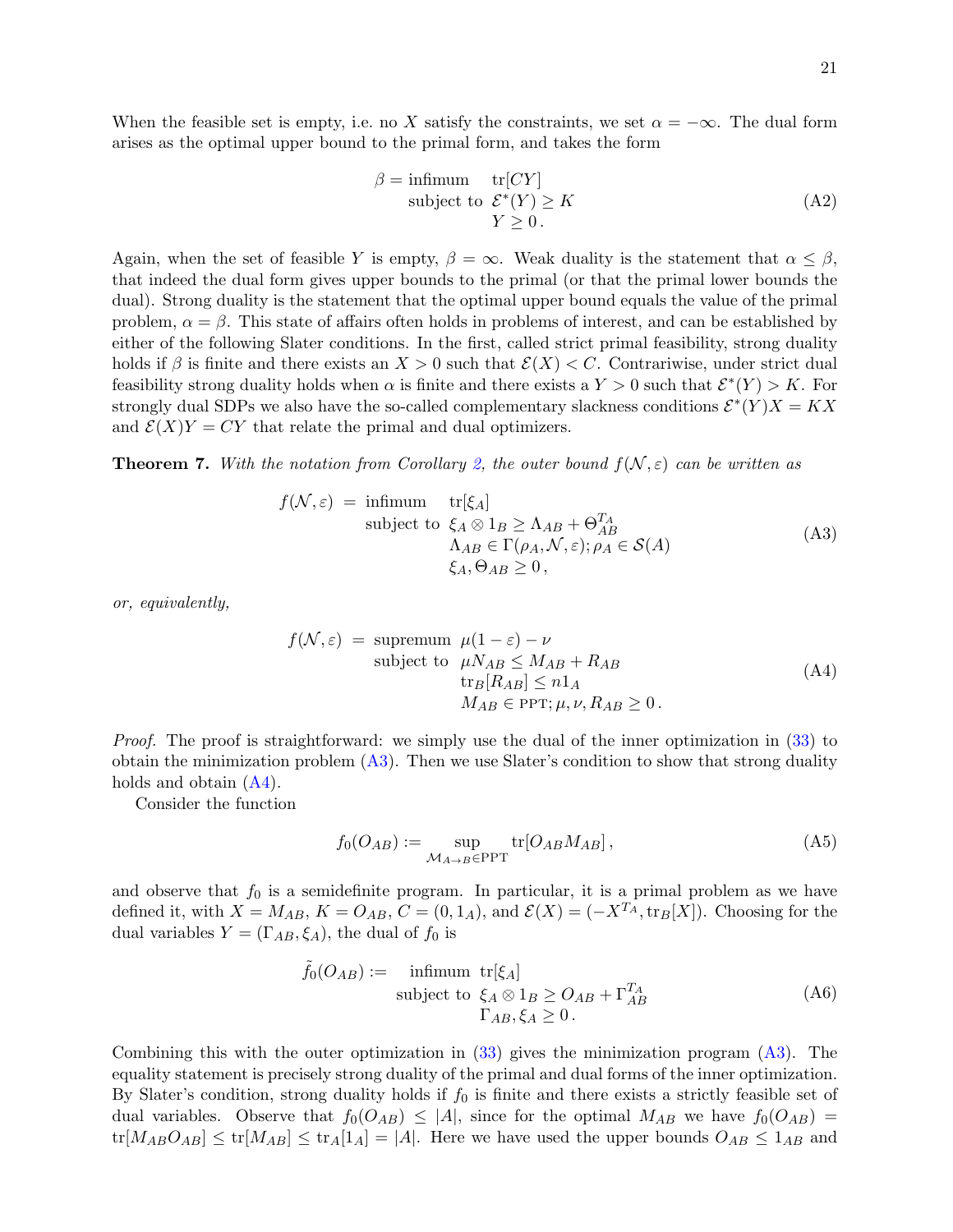$\text{tr}_B[M_{AB}] \leq 1_A$ . Thus, the first condition is fulfilled. Meanwhile,  $\Gamma_{AB} = 1_{AB}$  and  $\xi_A = 3 \cdot 1_A$  are a strictly feasible pair. Thus,  $f_0 = f_0$  over the domain of interest.

To construct the maximization program, we simply dualize the minimization program. In particular,  $f(\mathcal{N}, \varepsilon)$  is a dual-form semidefinite program in the variable  $Y = (\phi_A, \Lambda_{AB}, \Gamma_{AB}, \xi_A)$ with  $C = (0, 0, 0, 1_A), K = (1 - \varepsilon, -1, 0, 0),$  and

$$
\mathcal{E}^*(Y) = (\text{tr}[N_{AB}\Lambda_{AB}], -\text{tr}[\phi_A], \phi_A^T \otimes 1_B - \Lambda_{AB}, \xi_A \otimes 1_B - \Lambda_{AB} - \Gamma_{AB}^{T_A}). \tag{A7}
$$

Choosing primal variables  $X = (m, n, R_{AB}, M_{AB})$  leads to the maximization in [\(A4\)](#page-20-1). Equality again follows from Slater's condition:  $f$  is finite (in particular the bound on  $f_0$  used above), while a feasible choice of dual variables is given by  $M_{AB} = R_{AB} = \frac{1}{2l}$  $\frac{1}{2|B|}1_{AB}$ ,  $n=1$ , and  $m=\frac{1}{2|A|}$  $\frac{1}{2|A||B|}$ . The choice of m ensures the first constraint holds strictly, since any Choi operator of a trace-preserving map satisfies  $||N_{AB}||_{\infty} = |A|$  (largest singular value).  $\Box$ 

No discussion of strong duality of semidefinite programs is complete until the complementary slackness conditions have been formulated. Often, these give considerable insight into the form and properties of the optimizing variables. First observe that

$$
\mathcal{E}(X) = (-n1_A + \text{tr}_B[R_{AB}^{T_A}], \, mN_{AB} - M_{AB} - R_{AB}, \, -M_{AB}^{T_A}, \, \text{tr}_B[M_{AB}]). \tag{A8}
$$

Then the conditions are easy to read off from the form of  $C$  and  $K$ . They are

$$
\text{tr}[\phi_A] = 1 \tag{A9}
$$

$$
\text{tr}[\Lambda_{AB}N_{AB}] = 1 - \varepsilon \tag{A10}
$$

$$
\phi_A^T R_{AB} = \Lambda_{AB} R_{AB} \tag{A11}
$$

$$
\xi_A M_{AB} = (\Lambda_{AB} + \Gamma_{AB}^{T_A}) M_{AB} \tag{A12}
$$

$$
n\phi_A = \text{tr}_B[R_{AB}^{T_A}]\phi_A \tag{A13}
$$

$$
M_{AB}^{T_A} \Gamma_{AB} = 0 \tag{A14}
$$

$$
\text{tr}_B[M_{AB}]\xi_A = \xi_A \tag{A15}
$$

$$
mN_{AB}\Lambda_{AB} = (M_{AB} + R_{AB})\Lambda_{AB} \,. \tag{A16}
$$

<span id="page-21-4"></span>[1] K. Audenaert, B. De Moor, K. Vollbrecht, and R. Werner. Asymptotic relative entropy of entanglement for orthogonally invariant states. Phys. Rev. A, 66(3):032310, 2002. [DOI: 10.1103/PhysRevA.66.032310](http://dx.doi.org/10.1103/PhysRevA.66.032310).

- <span id="page-21-1"></span>[3] H. Barnum, M. A. Nielsen, and B. Schumacher. Information transmission through a noisy quantum channel. Physical Review A, 57(6):4153, 1998. [DOI: 10.1103/PhysRevA.57.4153](http://dx.doi.org/10.1103/PhysRevA.57.4153).
- <span id="page-21-5"></span>[4] M. Berta. Single-Shot Quantum State Merging. Master's thesis, ETH Zurich, 2008. [arXiv: 0912.4495](http://arxiv.org/abs/0912.4495).
- <span id="page-21-7"></span>[5] S. Boyd and L. Vandenberghe. Convex Optimization. Cambridge University Press, 2004.
- <span id="page-21-6"></span>[6] F. Buscemi and N. Datta. The Quantum Capacity of Channels With Arbitrarily Correlated Noise. IEEE Trans. on Inf. Theory, 56(3):1447–1460, 2010. [DOI: 10.1109/TIT.2009.2039166](http://dx.doi.org/10.1109/TIT.2009.2039166).
- <span id="page-21-3"></span>[7] T. Cubitt, D. Elkouss, W. Matthews, M. Ozols, D. Perez-Garcia, and S. Strelchuk. Unbounded Number of Channel Uses are Required to See Quantum Capacity. Nat. Commun., 6:6739, 2015. [DOI: 10.1038/ncomms7739](http://dx.doi.org/10.1038/ncomms7739).
- <span id="page-21-2"></span>[8] N. Datta, M. Tomamichel, and M. M. Wilde. Second-Order Coding Rates for Entanglement-Assisted Communication. 2014. [arXiv: 1405.1797](http://arxiv.org/abs/1405.1797).

<span id="page-21-0"></span><sup>[2]</sup> H. Barnum, E. Knill, and M. A. Nielsen. On Quantum Fidelities and Channel Capacities. IEEE Trans. on Inf. Theory, 46:1317–1329, 2000.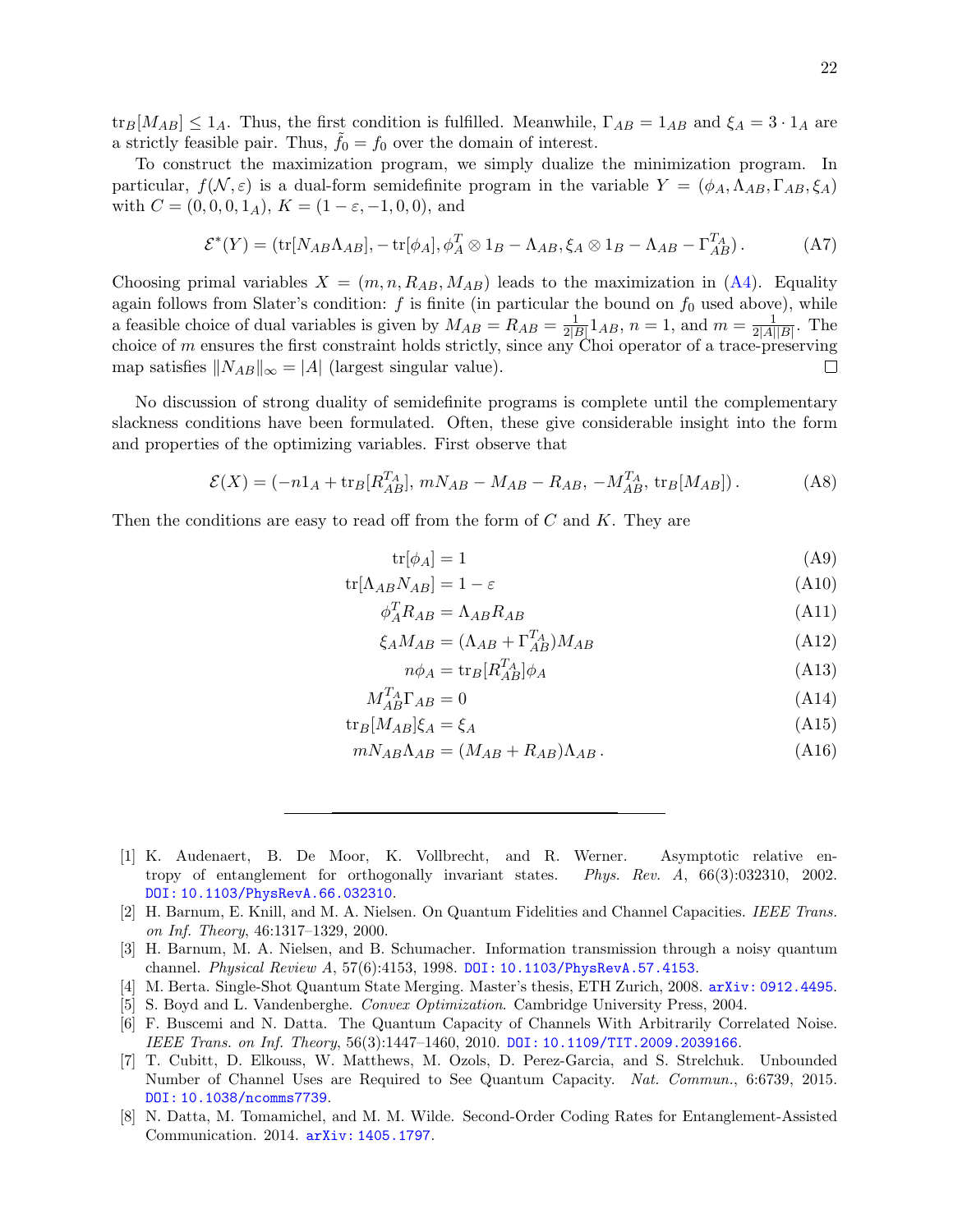- <span id="page-22-9"></span><span id="page-22-2"></span>[10] I. Devetak and P. W. Shor. The Capacity of a Quantum Channel for Simultaneous Transmission of Classical and Quantum Information. Commun. Math. Phys., 256(2):287–303, 2005. [DOI: 10.1007/s00220-005-1317-6](http://dx.doi.org/10.1007/s00220-005-1317-6).
- <span id="page-22-8"></span>[11] I. Devetak and A. Winter. Distillation of Secret Key and Entanglement from Quantum States. Proc. R. Soc. Lond. Ser. A Math. Phys. Eng. Sci., 461(2053):207–235, 2005.
- <span id="page-22-10"></span>[12] D. DiVincenzo, P. Shor, and J. Smolin. Quantum-channel capacity of very noisy channels. Phys. Rev. A, 57(2):830–839, 1998. [DOI: 10.1103/PhysRevA.57.830](http://dx.doi.org/10.1103/PhysRevA.57.830).
- <span id="page-22-19"></span>[13] F. Dupuis. The Decoupling Approach to Quantum Information Theory. PhD thesis, Université de Montréal, 2009. [arXiv: 1004.1641](http://arxiv.org/abs/1004.1641).
- <span id="page-22-20"></span>[14] F. Dupuis, M. Berta, J. Wullschleger, and R. Renner. One-Shot Decoupling. Commun. Math. Phys., 328(1):251, 2014. [DOI: 10.1007/s00220-014-1990-4](http://dx.doi.org/10.1007/s00220-014-1990-4).
- <span id="page-22-24"></span>[15] R. G. Gallager. Information Theory and Reliable Communication. Wiley, New York, 1968.
- <span id="page-22-5"></span>[16] M. Hayashi. Information Spectrum Approach to Second-Order Coding Rate in Channel Coding. IEEE Trans. on Inf. Theory, 55(11):4947–4966, 2009. [DOI: 10.1109/TIT.2009.2030478](http://dx.doi.org/10.1109/TIT.2009.2030478).
- <span id="page-22-23"></span>[17] M. Hayashi and M. Tomamichel. Correlation Detection and an Operational Interpretation of the Renyi Mutual Information. 2014. [arXiv: 1408.6894](http://arxiv.org/abs/1408.6894).
- <span id="page-22-21"></span>[18] P. Hayden, M. Horodecki, J. Yard, and A. Winter. A Decoupling Approach to the Quantum Capacity. Open Syst. Inf. Dyn., 15(01):7, 2008. [DOI: 10.1142/S1230161208000043](http://dx.doi.org/10.1142/S1230161208000043).
- <span id="page-22-18"></span>[19] P. Horodecki, M. Horodecki, and R. Horodecki. Binding entanglement channels. Journal of Modern Optics, 47(2):347, 2000. [DOI: 10.1080/09500340008244047](http://dx.doi.org/10.1080/09500340008244047).
- <span id="page-22-15"></span>[20] D. Leung and W. Matthews. On the Power of PPT-Preserving and Non-Signalling Codes. 2014. [arXiv: 1406.7142](http://arxiv.org/abs/1406.7142).
- <span id="page-22-7"></span>[21] K. Li. Second-Order Asymptotics for Quantum Hypothesis Testing. Ann. Stat., 42(1):171–189, 2014. [DOI: 10.1214/13-AOS1185](http://dx.doi.org/10.1214/13-AOS1185).
- <span id="page-22-3"></span>[22] S. Lloyd. The Capacity of The Noisy Quantum Channel. Phys. Rev. A, 55(3):1613–1622, 1996. [DOI: 10.1103/PhysRevA.55.1613](http://dx.doi.org/10.1103/PhysRevA.55.1613).
- <span id="page-22-14"></span>[23] W. Matthews. A linear program for the finite block length converse of Polyanskiy-Poor-Verd\'u via non-signalling codes. page 8, 2011. [arXiv: 1109.5417](http://arxiv.org/abs/1109.5417).
- <span id="page-22-16"></span>[24] C. Morgan and A. Winter. Pretty Strong Converse for the Quantum Capacity of Degradable Channels. IEEE Trans. on Inf. Theory, 60(1):317–333, 2014. [DOI: 10.1109/TIT.2013.2288971](http://dx.doi.org/10.1109/TIT.2013.2288971).
- <span id="page-22-25"></span>[25] G. Poltyrev. Bounds on the Decoding Error Probability of Binary Linear Codes via Their Spectra. IEEE Trans. on Inf. Theory, 40(4):1284–1292, 1994. [DOI: 10.1109/18.335935](http://dx.doi.org/10.1109/18.335935).
- <span id="page-22-26"></span>[26] Y. Polyanskiy. Saddle Point in the Minimax Converse for Channel Coding. IEEE Trans. on Inf. Theory, 59(5):2576–2595, 2013. [DOI: 10.1109/TIT.2012.2236382](http://dx.doi.org/10.1109/TIT.2012.2236382).
- <span id="page-22-6"></span>[27] Y. Polyanskiy, H. V. Poor, and S. Verdú. Channel Coding Rate in the Finite Blocklength Regime. IEEE Trans. on Inf. Theory, 56(5):2307–2359, 2010. [DOI: 10.1109/TIT.2010.2043769](http://dx.doi.org/10.1109/TIT.2010.2043769).
- <span id="page-22-17"></span>[28] E. Rains. Bound on Distillable Entanglement. Phys. Rev. A, 60(1):179, 1999. [DOI: 10.1103/PhysRevA.60.179](http://dx.doi.org/10.1103/PhysRevA.60.179).
- <span id="page-22-11"></span>[29] E. Rains. A semidefinite program for distillable entanglement. IEEE Trans. on Inf. Theory, 47(7):2921– 2933, 2001. [DOI: 10.1109/18.959270](http://dx.doi.org/10.1109/18.959270).
- <span id="page-22-22"></span>[30] R. Renner. Security of Quantum Key Distribution. PhD thesis, ETH Zurich, 2005. [arXiv: quant-ph/0512258](http://arxiv.org/abs/quant-ph/0512258).
- <span id="page-22-1"></span>[31] B. Schumacher and M. A. Nielsen. Quantum data processing and error correction. Physical Review A, 54(4):2629, 1996. [DOI: 10.1103/PhysRevA.54.2629](http://dx.doi.org/10.1103/PhysRevA.54.2629).
- <span id="page-22-0"></span>[32] C. Shannon. A Mathematical Theory of Communication. Bell Syst. Tech. J., 27:379–423, 1948.
- <span id="page-22-4"></span>[33] P. W. Shor. The Quantum Channel Capacity and Coherent Information. In Lectures Notes, MSRI Workshop on Quantum Computation, 2002.
- <span id="page-22-12"></span>[34] G. Smith and J. A. Smolin. Additive Extensions of a Quantum Channel. In Proc. IEEE ITW, pages 368–372. IEEE, 2008. [DOI: 10.1109/ITW.2008.4578688](http://dx.doi.org/10.1109/ITW.2008.4578688).
- <span id="page-22-13"></span>[35] G. Smith, J. A. Smolin, and A. Winter. The Quantum Capacity with Symmetric Side Channels. IEEE Trans. on Inf. Theory, 54(9):4208–4217, 2008. [DOI: 10.1109/TIT.2008.928269](http://dx.doi.org/10.1109/TIT.2008.928269).
- <span id="page-22-27"></span>[36] G. Smith and J. T. Yard. Quantum Communication with Zero-Capacity Channels. Science, 321(5897):1812–1815, 2008. [DOI: 10.1126/science.1162242](http://dx.doi.org/10.1126/science.1162242).